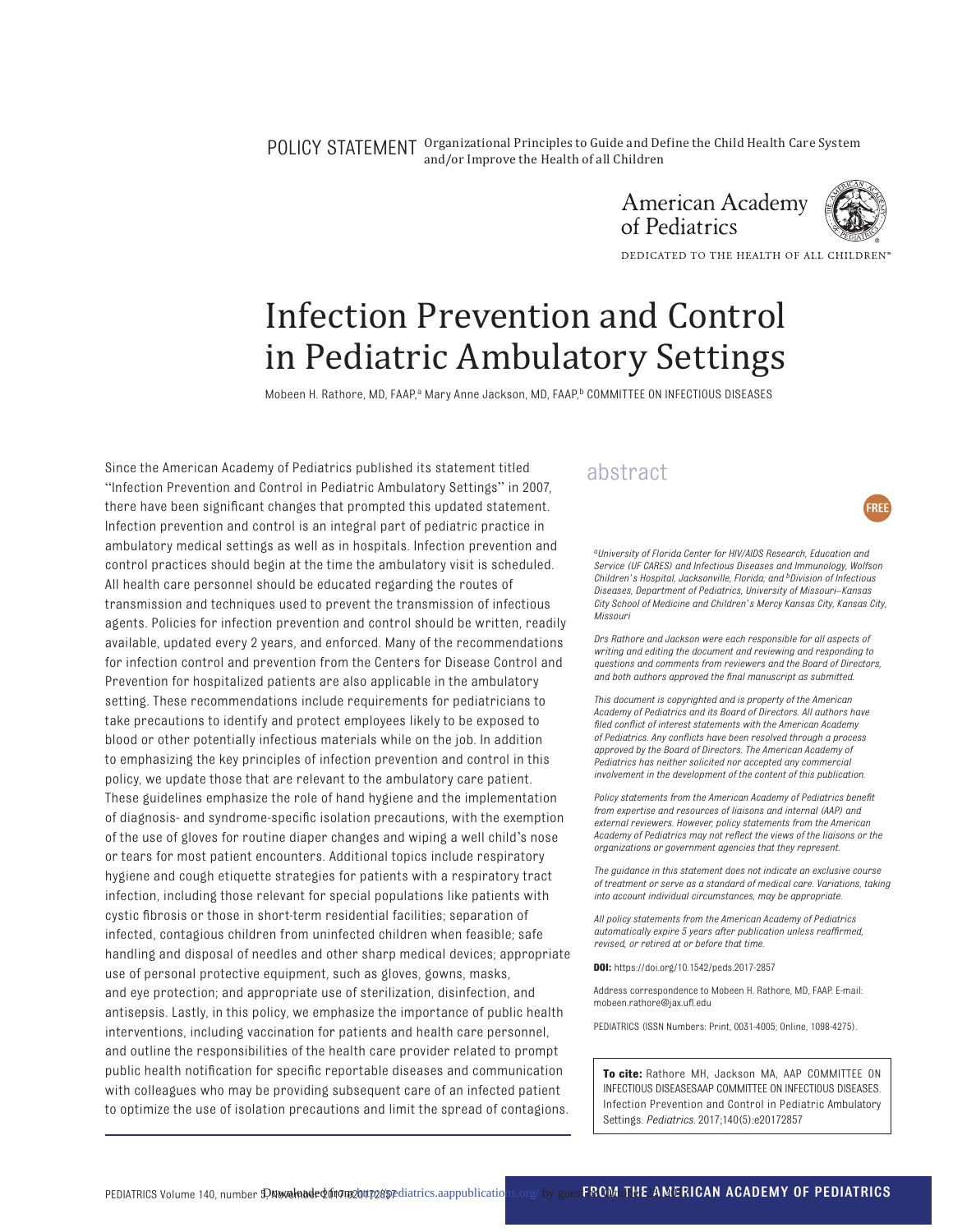In the ambulatory setting, infection prevention and control (IPC) are essential practices to ensure patient safety by preventing the transmission of infectious agents to patients and accompanying people, health care personnel (HCP), and other employees. IPC should start at the time an ambulatory visit is scheduled and is important in every patient encounter. In general, standards for IPC are the same in all health care delivery settings, whether inpatient or outpatient and hospital or freestanding ambulatory facility. Recommendations for IPC practices in hospitals are well documented and are updated on a regular basis.1–<sup>5</sup> Because most patient encounters are in ambulatory settings, prevention of the transmission of infection in ambulatory settings is important.<sup>6,7</sup> In addition to the risk of health care–associated infection during medical evaluation and treatment, the reception and waiting areas of ambulatory facilities present opportunities for the transmission of infectious agents among patients, accompanying people, and staff.8 The transmission of measles,  $9,10$ tuberculosis (TB), $11,12$  other airborne infections,  $9-11$  hepatitis B and C,  $13-15$ and other infectious diseases have been traced to ambulatory medical encounters.<sup>6,16</sup> Most disease outbreaks reported in ambulatory medical facilities were associated with nonadherence to recommended IPC procedures.16

In this statement, we provide practical information that updates the 2007 Policy Statement<sup>17</sup> regarding IPC procedures as applied to ambulatory medical settings. Major changes include the endorsement of mandatory influenza immunization for HCP, the inclusion of a section on patients with cystic fibrosis, guidance during outbreaks of infectious diseases, communication with other health care facilities, considerations for short-term residential facilities, and an update on the

immunization of HCP. Additional IPC recommendations not covered in this statement may be necessary for other ambulatory medical settings, such as dialysis centers, chemotherapy centers, procedure suites (eg, for endoscopy), emergency centers, and outpatient surgery suites.<sup>6,18-23</sup>

### **MODES OF TRANSMISSION OF INFECTIOUS AGENTS**

Knowledge about modes of transmission of infectious agents is critical to understanding IPC.<sup>1,6,7,24</sup> Overall, contaminated hands are the predominant mode of transmission of infectious agents, underscoring the importance of appropriate hand hygiene (ie, use of alcohol-based hand rub or hand washing with soap and water) before and after contact with each patient or his or her immediate environment.

IPC strategies are based on the following 4 routes of transmission of pathogens: (a) the airborne route, (b) by direct contact with body fluids, (c) by indirect contact through fomites or hands of HCP (both contact), or (d) by droplets. The Centers for Disease Control and Prevention (CDC) provides guidance for each type of transmission-based precaution.19 Respiratory tract secretions can become airborne in small-particle aerosols (airborne transmission) and carry some viruses (eg, rubeola [measles virus], varicella virus) and bacteria (*Mycobacterium tuberculosis*) over longer distances and remain suspended in the air for a long period of time. In general, the particles that are  $\leq$ 5  $\mu$ m can travel in the air as far as 3 to 6 feet and spread by airborne transmission. Respiratory tract secretions can also transmit some pathogens over a shorter distance (usually <3 feet) through the air via droplets that are >5 μm (droplet transmission), including some viruses (eg, influenza virus, adenovirus) and bacteria (eg, *Bordetella pertussis*). Body fluids

precautions intend to prevent the transmission of potential pathogens in blood and other body fluids and discharges. Bloodborne pathogens (eg, hepatitis B and C viruses and HIV) can be spread via contaminated needles and other sharp instruments if the recommended procedures to prevent exposure to blood or blood-containing body fluids are not implemented and followed. Transmission via direct contact (direct contact transmission) occurs with body fluids (including blood, urine, stool, discharge from infected wounds, and respiratory tract secretions), when the infectious agent is transferred directly from an infected person to a susceptible person (or more commonly via indirect contact transmission), or when the infectious agent is transferred through a contaminated intermediate object, such as a stethoscope, a countertop, a door handle, or a person's contaminated hands. Examples of pathogens transmitted via the contact route include gastrointestinal tract pathogens, such as *Clostridium difficile* and norovirus, and respiratory tract pathogens, such as influenza and respiratory syncytial virus. Fomites, such as toys and ambulatory facility equipment, have been implicated in the transmission of some pathogens.25–27 For some emerging infections for which modes of transmission have not been clearly defined, more than one type of isolation precaution may be necessary, such as for Middle East respiratory syndrome coronavirus (MERS-CoV), which requires both contact and airborne isolation.

#### **GUIDELINES FOR PREVENTION OF THE TRANSMISSION OF INFECTIOUS AGENTS**

As with hospitalized patients, HCP should observe the "Standard Precautions"1 with every patient encounter in the ambulatory setting. "Standard Precautions" refers to a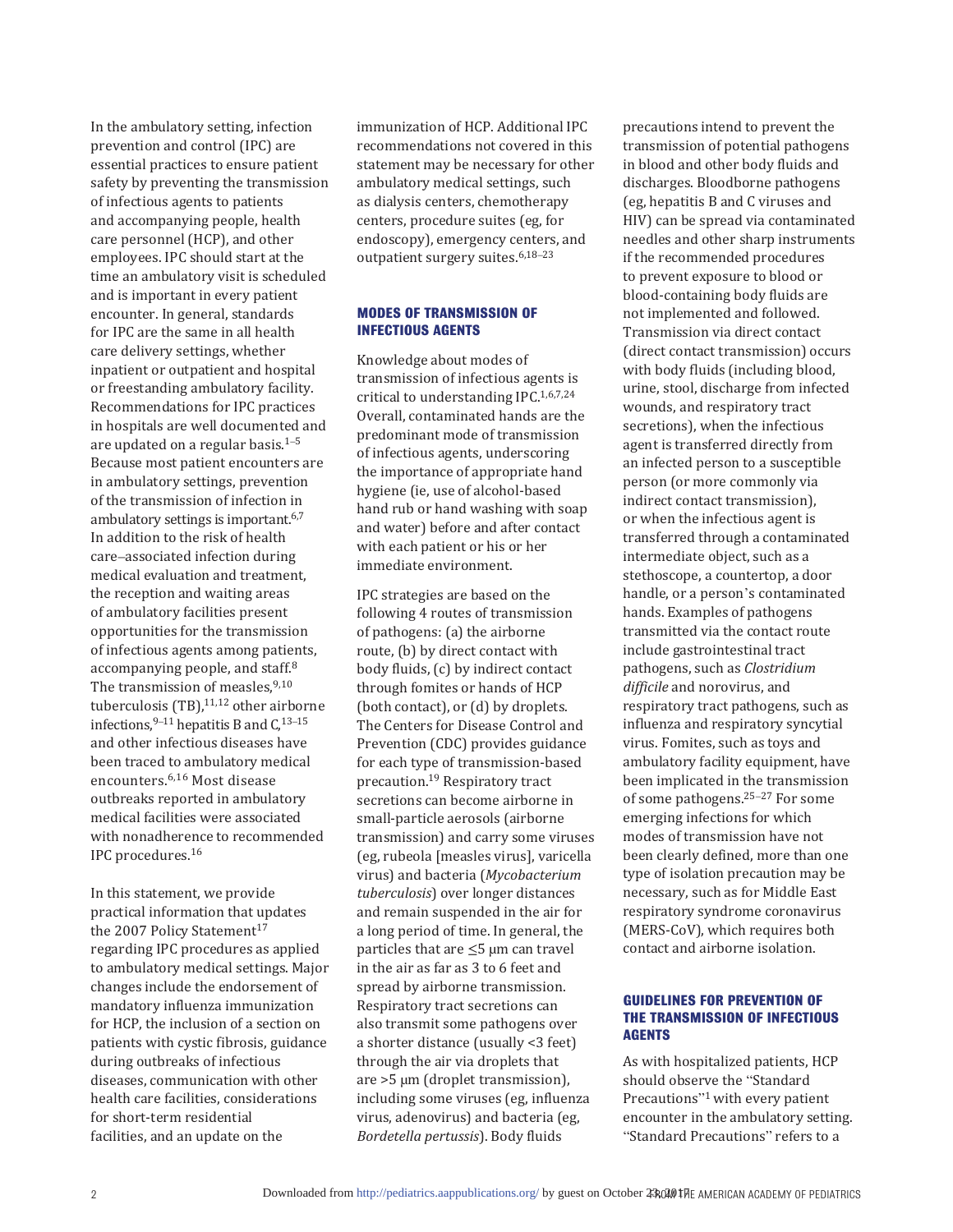#### **TABLE 1** Standard Precautions

Use standard precautions, as recommended by the CDC for hospitalized patients and modified by the AAP for all children in the ambulatory setting. Major features are as follows:

Hand hygiene

- ̭ Hands should be disinfected with an alcohol-based hand rub or washed with soap and water before and after each patient encounter or an encounter with the patient's immediate environment.
- ̭ Hands and other body surfaces should be washed with soap and water if visibly soiled or contaminated with blood or other body fluids or if exposure to spores (eg, *C difficile*) or certain viruses (eg, norovirus) is likely to have occurred.
- ̭ Hands should be disinfected with an alcohol-based hand rub or washed with soap and water before donning and after removal of gloves. Barrier precautions to prevent skin and mucous membrane exposure
	- ̭ Gloves should be worn for contact with blood, all body fluids, secretions and excretions, mucous membranes, nonintact skin, and items or surfaces contaminated with body fluids. Gloves need not be used for the routine care of well children, including changing diapers and wiping the nose or eyes of children, except when required as part of contact precautions.<sup>17,28</sup>
	- ̭ Gloves should be worn when performing venipuncture and other vascular access procedures.
	- ̭ Gloves are not routinely required when administering injections, including immunizations, unless the person administering the injection is likely to come into contact with body substances or has open lesions on his or her hands.
	- ̭ Appropriate masks and protective eyewear or face shields should be used during procedures that are likely to generate droplets of blood or body fluids or risk of splashes.

 ̭ Fluid-impermeable gowns or aprons should be worn during procedures that are likely to generate splashes of blood or other body fluids. Respiratory hygiene and cough etiquette (see Table 2 and text)<sup>29,30</sup>

Handling of sharp instruments to minimize risk of injury (see text "Prevention of Exposure to Bloodborne Pathogens, Blood, and Body Fluids and Management of Injuries by Needles and Other Sharp Instruments")

Resuscitation equipment

- ̭ Equipment should be available for use in areas in which the need for resuscitation is predictable.
- $\bullet$  Mouth-to-mouth resuscitation should be avoided.

Adapted from Siegel JD, Rhinehart E, Jackson M, Chiarello L; Healthcare Infection Control Practices Advisory Committee. 2007 guideline for isolation precautions: preventing transmission of infectious agents in healthcare settings. Available at: https:// www. cdc. gov/ infectioncontrol/ pdf/ guidelines/ isolation- guidelines. pdf. Accessed March 6, 2017

single set of precautions that should be followed for all patients regardless of their diagnosis or presumed infection status and is predicated on the principle that every patient may harbor an unrecognized infectious agent that can be transmitted by blood or body fluids or via their skin or mucous membranes (Table 1). The Standard Precautions are supplemented with "Transmission-Based Precautions"1 when additional measures are needed to reduce the risk of airborne, contact, and droplet transmission. Transmission-based precautions may require additional equipment or special areas in the health care facility; few ambulatory care settings will have the latter. Special equipment may include masks (procedure or surgical masks), respirators (special masks that require individual-fit testing and education for safe and effective use), gowns, gloves, and protective eyewear such as face shields or goggles.

#### **Hand Hygiene**

Hand hygiene (using alcoholbased hand rubs or washing with soap and water) is the single most important method of preventing the transmission of infectious agents (Table 1). $1,3,31-33$  The World Health Organization's recommendation of 5 moments when hand hygiene should be performed include the following: before touching a patient, before cleaning and aseptic procedures, after body fluid exposure and/or risk, after touching a patient, and after touching patient surroundings.

The use of alcohol-based hand rubs is the preferred method of hand hygiene in most situations because this method is convenient, acts rapidly, and is highly effective in inactivating microbes. Hands are decontaminated by applying the amount of product recommended by the manufacturer to the palm of one hand and rubbing the hands together, covering all of the surfaces of the hands and fingers, until the hands are dry.<sup>3,4</sup> Alcohol-based hand rubs should be used (or hands should be

washed with soap and water) before and after each contact with patients; between dirty and clean procedures on the same patient; before donning and after removing gloves; and before and after performing invasive procedures. Repetitive use of alcoholbased hand rubs can be less drying to the skin than repetitive use of soap and water. Hands should be washed with soap and water instead of using an alcohol-based hand rub whenever they are visibly soiled or contaminated with blood or other body fluids, if exposure to spores (eg, *C difficile*) and certain viruses (eg, norovirus) is likely to have occurred,34 before eating, and after using the toilet.

Hand washing should consist of the following steps: (1) wet hands with warm (not hot) water; (2) apply soap to hands; (3) vigorously rub the hands together for at least 15 seconds, covering all of the surfaces of the hands and fingers; (4) rinse the hands with warm water; (5) dry the hands with a disposable towel; and (6) use the towel to turn off the faucet.  $3,4,35$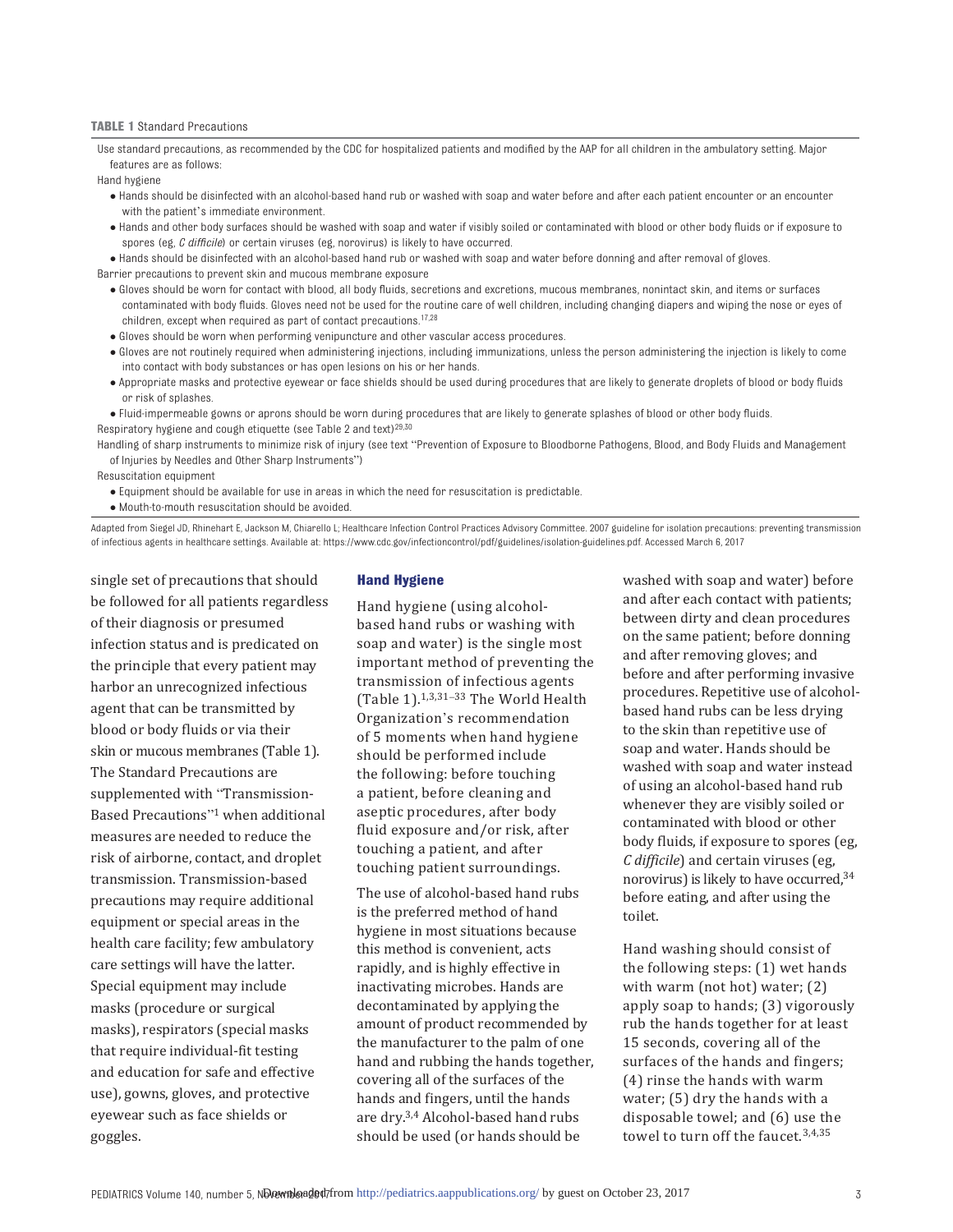Disposable towels are preferred for hand drying and always should be available and within easy reach by HCP. Recently, the role of antimicrobial soap versus plain soap in promoting antimicrobial resistance has been raised.<sup>2,36,37</sup> The Society for Healthcare Epidemiology of America (SHEA) recommends using plain soap for hand hygiene when soap and water are indicated.31 If used, hand lotions should be available in containers that are not refilled but are replaced frequently to avoid extrinsic contamination.31 Hand lotions should not be petroleum based because petroleum can cause deterioration of latex material and reduce the effectiveness of latex gloves.

Hand hygiene before performing procedures (such as incision and drainage, joint aspirations, tympanocentesis, etc) should consist of prewashing with soap and water and thorough drying followed by the use of an alcohol-based surgical scrub with persistent activity or washing with an antimicrobial surgical scrub agent (such as chlorhexidine or povidone-iodine) for the length of time specified by the manufacturer, usually 2 to 6 minutes.3 Additionally, nails need to be kept trimmed and cleaned with soap and water, paying special attention to the undersides of nails.28 Employees who perform direct patient care activities in ambulatory surgery settings or practices that include patients at high risk of infection or those who are immunocompromised should keep fingernails short and avoid wearing jewelry, artificial nails, and extenders because these have been shown to harbor microorganisms that are not easily removed by hand hygiene.3

## **Information Specific to the Pediatric Ambulatory Setting**

Although standard precautions should be used for patient encounters in the ambulatory setting and include the performance of hand hygiene before and after patient contact and the use of gloves for blood, body fluid, secretion, excretion, and contact with items contaminated by such fluids (Table 1), for wellchild care, the American Academy of Pediatrics (AAP) modifies "Standard Precautions" by indicating that although hand hygiene should be performed, gloves do not need to be worn for routine procedures such as changing a diaper or wiping the nose or eyes of a well-child, except when required as part of the "Contact Precautions."17, 38, 39 Gloves are not required when administering vaccines unless the health care professional has open hand lesions or will come into contact with potentially infectious body fluids.<sup>40,41</sup> When gloves are used, hand hygiene should be performed before donning the gloves and after the gloves are removed because contamination can occur during removal or from microscopic breaks in the glove. $29,31$ Alcohol is preferred for skin antisepsis before immunization and routine venipuncture. In cases in which skin may be incised or sutured or a blood culture is collected, skin preparation should include either 2% chlorhexidine gluconate (CHG) in 70% isopropyl alcohol–based solutions (for children older than 2 months) or iodine (1% or 2% tincture of iodine, 2% povidone-iodine).

Respiratory hygiene and cough etiquette<sup>30,42</sup> are integral parts of the Standard Precautions to prevent the transmission of influenza and potentially other pathogens causing respiratory tract infection in reception areas, common waiting areas, and examination rooms in ambulatory care facilities (Table 2). $1,30,42$ The full implementation of this strategy requires the education of patients and accompanying people at the time they enter the facility and the provision of necessary

resources to contain respiratory secretions. Visual alerts should be posted that emphasize the importance of (1) covering the nose and mouth when coughing or sneezing, (2) coughing and sneezing into the elbow rather than hand, (3) the appropriate use and disposal of tissues, (4) performing hand hygiene whenever hands have been in contact with respiratory secretions, and (5) maintaining a separation of at least 3 feet in most cases (for patients with cystic fibrosis, the recommended separation is 6 feet) between symptomatic patients and others in common waiting areas, as recommended by the CDC and SHEA. Resources to enable patients and families to adhere to respiratory hygiene and cough etiquette principles must also be provided. These include resources to perform hand hygiene, masks for use by coughing patients and family members, and tissues and trash receptacles for disposing of used tissues. The effectiveness of cough etiquette strategies for reducing transmission of influenza or other respiratory pathogens in the ambulatory setting has not been evaluated, but both covering a cough or sneeze and wearing a mask have been shown to prevent dispersion of respiratory droplets into the air.43–46 Although respiratory hygiene and cough etiquette were designed primarily to reduce transmission of influenza (including pandemic influenza strains), they may also reduce the transmission of additional respiratory pathogens. Some features of respiratory hygiene and cough etiquette may be difficult to implement. For example, in many ambulatory settings, supplying masks for patients with suspected respiratory tract infection may not be feasible, and ensuring effective use of these masks in young children may not be possible. Respiratory hygiene and cough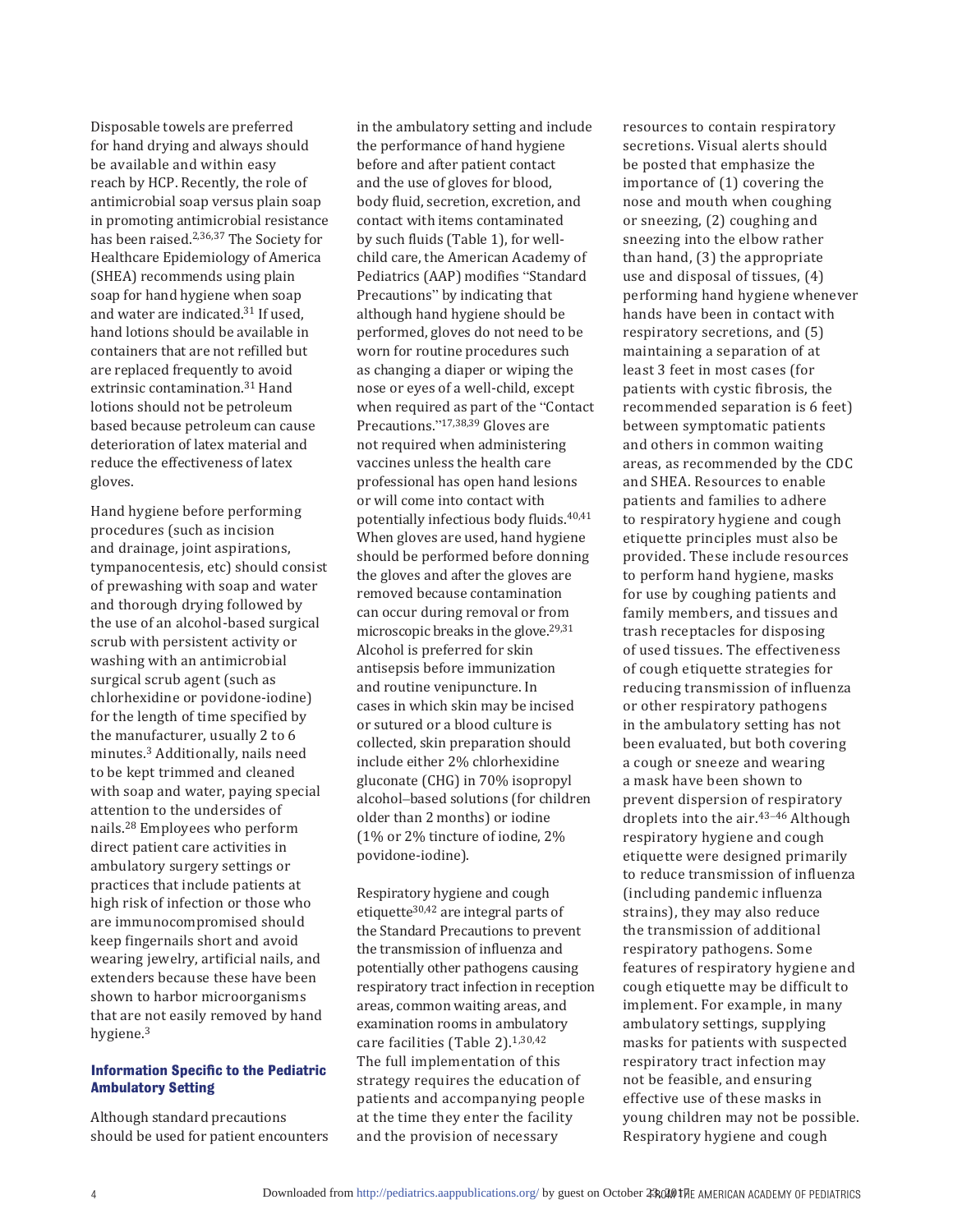#### **TABLE 2** Respiratory Hygiene and Cough Etiquette to Minimize Transmission of Influenza and Other Respiratory Tract Pathogens

In reception and common waiting areas of ambulatory medical facilities, the implementation of some or all components of respiratory hygiene and cough etiquette should be implemented for patients with suspected influenza or other respiratory tract pathogens. Influenza or another respiratory tract pathogen is suspected in patients with a new onset of cough or increased respiratory tract secretions, especially in the presence of a fever. Components:

- 1. Visual alerts for patients at the entrance to ambulatory facilities instructing patients and accompanying persons to inform staff of symptoms of a respiratory tract infection when they first register for care and to practice respiratory hygiene and cough etiquette.
- 2. Respiratory hygiene and cough etiquette for patients and accompanying individuals with suspected respiratory virus infection
	- ̭ Cover the nose and mouth when coughing or sneezing. Cough or sneeze into the elbow rather than a hand.
	- ̭ Use tissues to contain respiratory tract secretions and dispose of them in the nearest waste receptacle after use.
	- ̭ Perform hand hygiene (ie, use of alcohol-based hand rub, hand washing with soap and water, or use of an antiseptic handwash) after having contact with respiratory tract secretions and contaminated objects and materials.
	- ̭ If tolerated and feasible, consider providing a size-appropriate mask for the patient to wear to prevent respiratory droplet dispersal while in common reception and waiting areas.
- 3. Components of respiratory hygiene and cough etiquette for staff
	- ̭ Educate patients and accompanying people on the need for and components of respiratory hygiene and cough etiquette.
	- ̭ In reception area, have tissues and no-touch receptacles for used tissue disposal available.
	- ̭ If feasible, provide conveniently located dispensers of alcohol-based hand rub with instructions for use (or have a sink available with consistently available soap and disposable towels).
	- ̭ When space and chair availability permit, cluster chairs for a coughing patient and accompanying people at least 3 feet away from other patients.
	- ̭ Consider having masks available for distribution to symptomatic patients by staff.
	- ̭ In addition to hand hygiene before and after patient contact, health care personnel should consider wearing a mask when examining an ambulatory patient with suspected influenza.

Adapted from Siegel JD, Rhinehart E, Jackson M, Chiarello L; Healthcare Infection Control Practices Advisory Committee. 2007 guideline for isolation precautions: preventing transmission of infectious agents in healthcare settings. Available at: https:// www. cdc. gov/ infectioncontrol/ pdf/ guidelines/ isolation- guidelines. pdf. Accessed March 6, 2017; Quade D. Cough Etiquette. 2009. Available at: https:// www. youtube. com/ watch? v= UNEp5U\_ TCOM. Accessed March 6, 2017; and Centers for Disease Control and Prevention. Respiratory hygiene/cough etiquette in healthcare settings. Available at: www. cdc. gov/ flu/ professionals/ infectioncontrol/ resphygiene. htm. Accessed March 6, 2017

etiquette should be stressed year round. However, during periods of increased prevalence of respiratory infections in the community, the availability of and use of masks to enhance respiratory etiquette should be considered.

HCP should observe the "Droplet Precautions" that include the use of masks for HCP and patients with symptoms of influenza or other respiratory tract infection symptoms before being placed in an examination room. Masks (a surgical-grade mask as either a procedure mask with elastic loops to secure the mask over the ears or a surgical mask with 2 sets of ties to secure the mask) and face shields or protective eyewear, such as goggles, should be worn if splashing of body fluids is anticipated. Skin surfaces contaminated with blood or other body fluids should be washed immediately and thoroughly with soap and water.

For the health care provider, a mask is indicated and is adequate for protection from respiratory tract pathogens transmitted by

respiratory droplets, such as influenza virus or *Bordetella pertussis*. However, guidelines from the Occupational Safety and Health Administration (OSHA) require the use of special particulate respirators (eg, National Institute for Occupational Safety and Health [NIOSH]–approved N95 or higher respirators) when caring for patients with infections such as pulmonary TB, which is transmitted via the airborne route in smallparticle aerosols $47$ ; the use of these respirators requires medical screening, individual-fit testing, and education to ensure proper use. It is important not to confuse the use of a surgical or procedure mask with the use of a particulate respirator that may have a similar appearance to some masks. A need for the use of such respirators in pediatric ambulatory facilities is uncommon. It is, therefore, not expected that these respirators would be available to staff in an ambulatory setting, especially because almost all children younger than 12 years with TB are not contagious. However, an adult with contagious TB may

be in a child's household and may be accompanying the child for his or her health care visit.<sup>48</sup> It is, therefore, acceptable to use a regular mask if respirators are not available. Ideally, anyone suspected to have contagious TB should not be permitted in the ambulatory facility because they pose a hazard to patients, accompanying people in the ambulatory facility, and staff. However, if an accompanying adult or adolescent suspected of having pulmonary TB is present in an ambulatory facility, a surgical mask should be provided to and worn by that individual and those adults accompanying the patient, and a referral should be made to a facility capable of appropriately isolating, evaluating, and treating TB. Reasonable attempts should be made that such an individual not stay in a common waiting area and be moved to a room immediately while awaiting and determining disposition. The facility to which the patient is being referred should be alerted of the potential risk (see "Communication With Other Health Care Facilities").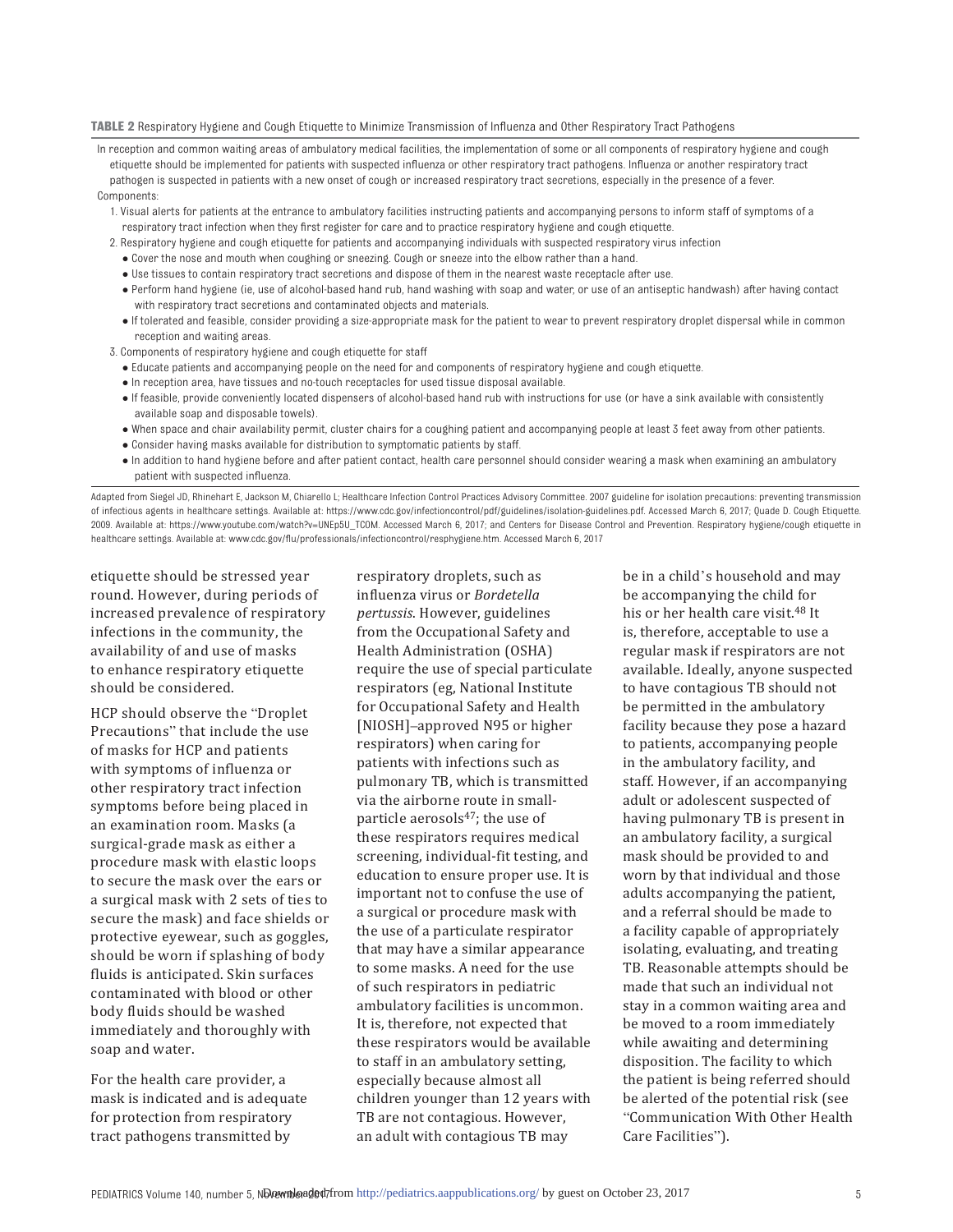# **Considerations for Patients With Cystic Fibrosis**

Patients with cystic fibrosis constitute a special group who are at risk for increased morbidity and mortality if infected with several types of respiratory pathogens, including often multidrug-resistant *Pseudomonas aeruginosa* and *Burkholderia cepacia* complex. Patients with cystic fibrosis can also be a source of resistant pathogens that could spread to other patients with cystic fibrosis. The Cystic Fibrosis Foundation commissioned a group of experts to update the 2003 guidelines for IPC49 specifically for patients with cystic fibrosis, and the updated guideline was published in 2014.50 Although most patients with cystic fibrosis are followed by experts in cystic fibrosis centers, these patients also receive care in other ambulatory medical facilities. In general, in ambulatory medical settings, standard IPC guidelines should be followed. In addition, when caring for patients with cystic fibrosis, HCP should follow the "Contact Precautions," and all patients with cystic fibrosis should wear a mask throughout their visit except when in an examination room, as outlined in the 2014 guideline.<sup>50</sup> The guideline specifically outlines measures to reduce the risk of people with cystic fibrosis from either spreading or acquiring pathogens from one another at gatherings, such as cystic fibrosis events, or in public places, such as waiting rooms. Therefore, patients with cystic fibrosis should not share space in the waiting area and instead should be placed directly in an examination room.51–<sup>54</sup>

Basic patient-related IPC measures include informing and educating patients and families regarding cough etiquette and meticulous hand hygiene before and after the use of a spirometer or any other handheld device. Pulmonary function studies, airway clearance procedures, and sputum collections should be performed in well-ventilated rooms, away from other patients. HCP should follow the "Contact Precautions" and pay extra attention to avoid contamination of the hands and clothing. Clinic equipment, surfaces, and apparatuses should be cleaned between patients per standard IPC policy for the ambulatory facility. Cross contamination could occur from toys, books, and computers, among other fomites in the waiting room or in the clinic examination rooms. It is therefore recommended that practices have policies in place addressing the method and frequency of cleaning toys. Furry and plush toys such as stuffed animals are difficult to clean and can harbor germs and should generally be avoided in clinic waiting areas and game rooms. Parents can also be encouraged to bring their child's own toy for the office visit.

# **General Health Considerations for Staff**

As employers, pediatricians are required by OSHA to institute procedures to protect staff from blood and other potentially infectious materials, including procedures to minimize the risk of sharp instrument-related injuries and infections and to minimize exposure to TB while on the job. Although most ambulatory practices caring for children may not have a trained IPC professional on staff, access to such an individual at a referral hospital would be an option. OSHA has published guidelines called the "Bloodborne Pathogens Standard" for the protection of HCP from bloodborne agents.<sup>55,56</sup> Guidance on compliance with OSHA regulations, including education of personnel, writing a bloodborne pathogen exposure control plan, sharp injuries and prevention, TB exposure, emergency procedures, emergency preparedness, hazardous chemical safety, and general facility safety, can be found the OSHA Web site, and a checklist is available on the CDC Web site.<sup>57,58</sup>

## **Prevention of Exposure to Bloodborne Pathogens, Blood, and Body Fluids and Management of Injuries by Needles and Other Sharp Instruments**

There are 9 measures to minimize risk of injuries by needles and other sharp instruments and of transmission of bloodborne pathogens to HCP or other patients.

- 1. Educate personnel. Establish policies for annual training for education on bloodborne pathogens and safe disposal of infectious materials. At the time of orientation, all employees should receive and review information regarding IPC policies and procedures, including precautions to minimize the risk of transmission of bloodborne pathogens. Annual education regarding the OSHA Bloodborne Pathogens Standard is required.48 Furthermore, regularly scheduled educational sessions for all staff members are important to ensure that the levels of hand hygiene and IPC awareness remain high.<sup>59,60</sup> Policies for IPC should be written and easily accessible to all staff. All staff members should be aware of and motivated to follow these policies;<sup>61</sup>;
- 2. Prepare a written policy for the prevention of needlestick injuries;
- 3. Implement a practice not to recap, bend, or break needles or remove needles from a syringe by hand;
- 4. Evaluate safer medical devices designed to reduce the risk of needlestick injuries with the input of staff members who use needles, and implement the use of devices likely to improve safety. Evaluation (with input from staff members) and implementation of needle safety devices is a requirement of the US Department of Labor (OSHA)<sup>57</sup> as well a number of states<sup>62</sup>;
- 5. Provide impermeable and puncture-proof disposal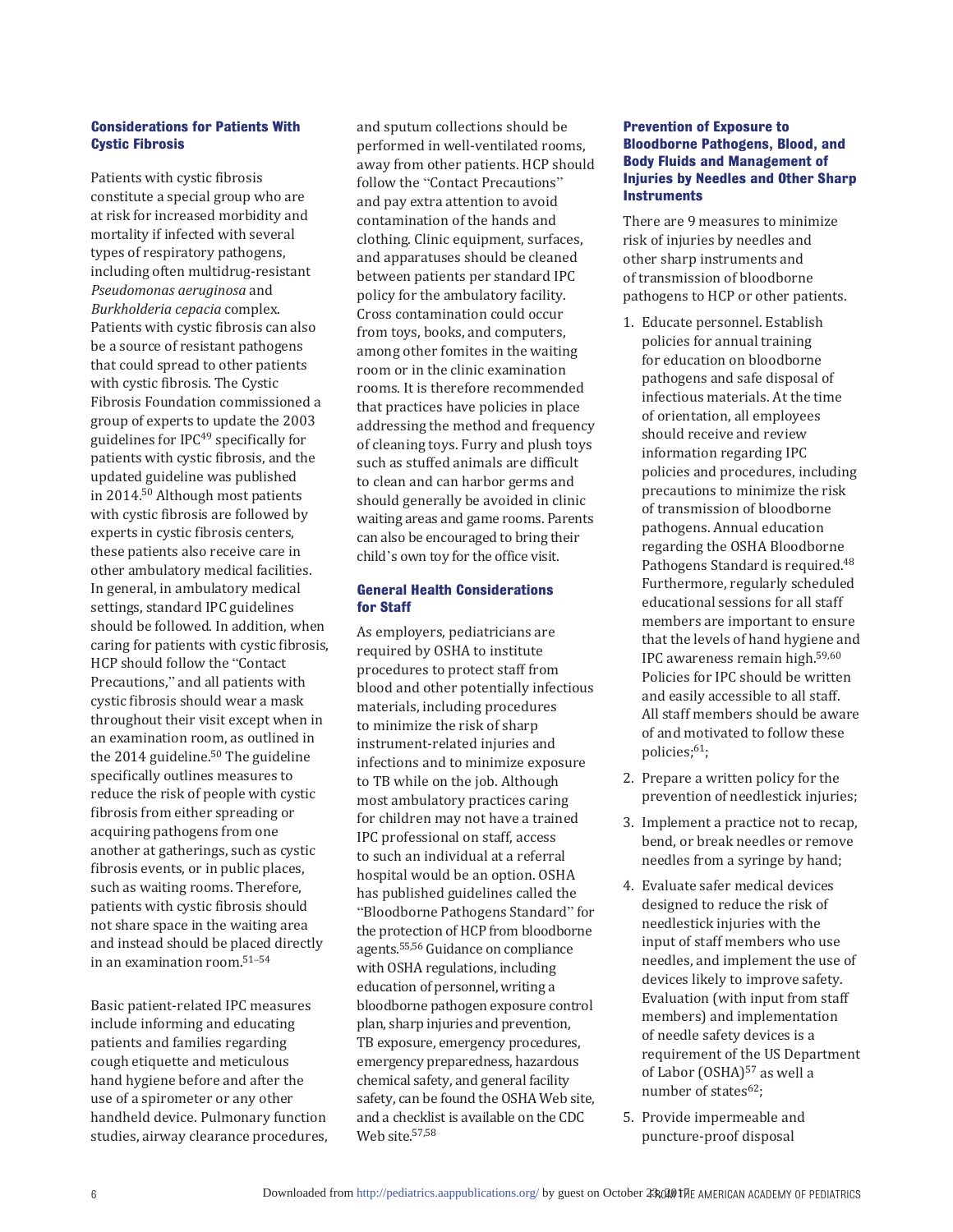containers in areas where needles or other disposable sharps are used. Such containers should be out of the reach of children, replaced when filled to threequarters of their capacity, and stored and disposed of according to local policies;

- 6. Prepare and follow policies consistent with state and local regulations for removal and incineration or sterilization;
- 7. Place reusable sharp instruments in puncture-resistant containers for transport to reprocessing areas;
- 8. Use a sterile, single-use, disposable needle and syringe for each injection given. Use single-dose medication vials and prefilled syringes if available. Alcohol is preferred for skin antisepsis before immunization and routine venipuncture. Skin preparation for incision, suture, and collection of blood for culture requires either 2% CHG in 70% isopropyl alcohol–based solutions (for children older than 2 months) or iodine (1% or 2% tincture of iodine, 2% povidone-iodine); and
- 9. Develop a bloodborne pathogens exposure control plan for management of contaminated sharp object injuries and other potential exposures to blood or body fluid–borne pathogens that includes written policies, is readily available to all staff, and is reviewed regularly. A workbook is available through the  $CDC<sup>63</sup>$ for designing, implementing, and evaluating a sharps injury– prevention program.

Policies for management of needlestick injuries, as described in Table 3, should address potential exposures to hepatitis B, hepatitis C, and  $HIV<sup>64,65</sup>$  and should be understood by employees. OSHA requirements for management of sharps injuries and education of employees on the management of

sharp instrument–related injuries should be followed, including the use of postexposure chemoprophylaxis for high-risk encounters (eg, needlestick exposure from an HIVinfected patient or chronic carrier of hepatitis B in a nonimmune health care provider). Skin surfaces that are contaminated with blood or other body fluids should be washed immediately and thoroughly with soap and water. HCP with direct contact with patients should receive hepatitis B immunization if they have not been immunized previously.

#### **Personnel Illness**

In recent studies, researchers confirm that HCP often work while ill, posing a risk of infection transmission to patients and other personnel if they have a communicable disease.<sup>66</sup> Written policies, therefore, should exist regarding the exclusion of staff members with contagious illnesses, and communication should occur with occupational health providers or ICP leadership within the practice if a health care worker is absent from work because of a communicable infection.67 Such policies should not be punitive, and practices should be supportive and understanding of staff members who do not come to work when they are ill. Recommended work restrictions for HCP with selected infections are listed in Table 4. Respiratory tract infections without fever (eg, common cold) may not be a reason to exclude personnel, but precautions should be taken with an emphasis on hand hygiene before every patient contact, and the use of a mask should be considered when having direct patient contact. The inability to contain secretions and to control coughing and sneezing is an indication to exclude personnel from patient contact. Additionally, symptomatic HCP should avoid contact with immunosuppressed patients.

# **Immunizations and Screening for TB for Health Care Providers in Ambulatory Settings**

Policies should be established regarding immunization of all individuals performing any duties in an ambulatory care setting (including employees, volunteers, students, and resident physicians) against vaccinepreventable infections (Table 5).<sup>29,68-70</sup> Immunization records should be maintained for all employees. The immunization recommendations for HCP are as follows:

- 1. A 3-dose series of hepatitis B vaccine (at no cost to the employee) is mandated by OSHA and must be offered to all people whose job category, specified in the bloodborne pathogen exposure control plan for the facility, indicates likely exposure to bloodborne pathogens. One to 2 months after the third dose in the series, antibody testing should be performed, and if an inadequate response to vaccine is noted (<10 mIU/mL), an additional 3-dose series should be given. If there is an inadequate response to the second series, the HCP should be regarded as nonimmune and advice from an infectious disease expert should be obtained if the HCP is subsequently exposed;<sup>55,56</sup>;
- 2. Employees should be immunized against measles, mumps, rubella, and varicella unless immunity is documented by serologic testing or there is documentation of immunization (Table 5);
- 3. All employees should be immunized once using tetanus and diphtheria toxoids and pertussis vaccine designed for adolescents and adults and every 10 years thereafter with a tetanus and diphtheria toxoids vaccine<sup>69,70</sup>; and
- 4. Health care facilities should provide an influenza vaccine annually to all HCP at no cost.71 The AAP and other professional organizations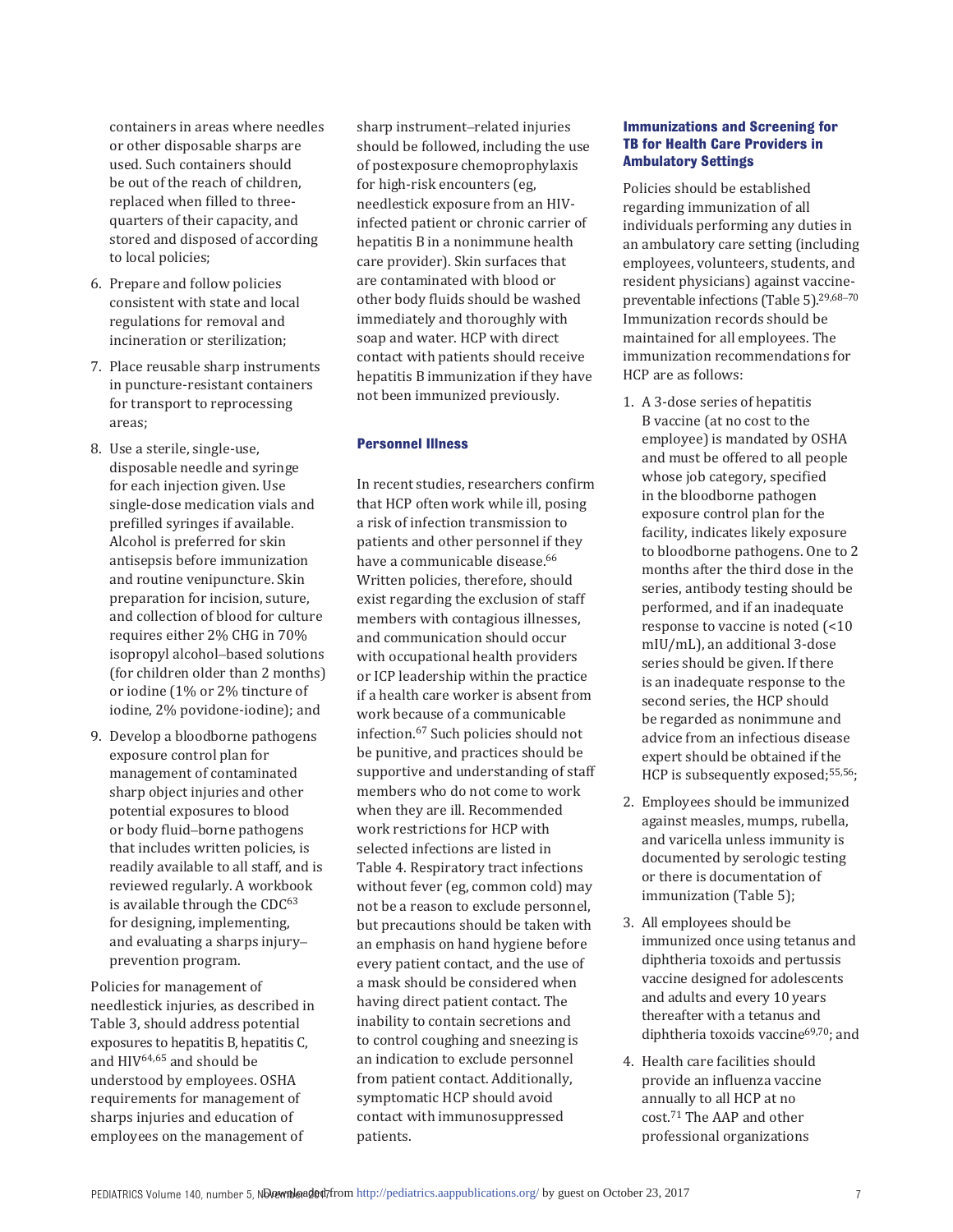#### **TABLE 3** Management of Potential Occupational Exposure to Bloodborne Pathogens

A written policy should be developed, available, and followed.

The definition of exposure that might place HCP at risk for hepatitis B, hepatitis C, or HIV infection is as follows: a percutaneous injury (eg, needlestick or cut with a sharp object) or contact of mucous membrane or nonintact skin (eg, exposed skin that is chapped, abraded, or afflicted with dermatitis) with blood, tissue, or other body fluids that are potentially infectious. Body fluids that are potentially infectious include those contaminated with visible blood, semen, vaginal secretions, cerebrospinal fluid, synovial fluid, pleural fluid, peritoneal fluid, pericardial fluid, and amniotic fluid. Feces, nasal secretions, saliva, sputum, sweat, tears, urine, and vomitus are not considered potentially infectious for these pathogens unless they contain blood; the risk of transmission of these pathogens from these fluids and materials is extremely low.

The exposed employee should immediately follow these steps:

- ̭ Wash needlestick site or cut with soap and water.
- $\bullet$  If splashes to the nose, mouth, or skin occur, flush involved area with water.
- ̭ If splashes to the eye occur, irrigate eyes with clean water, saline, or sterile irrigants.
- ̭ Report the incident to your supervisor and immediately seek medical treatment.
- ̭ Document the type of injury including the involvement of blood, the source of the blood, and the extent of the injury (eg, deep injection, blood spill onto intact skin).

In all cases, the physician should do the following:

- 1. Document the type of injury, including the involvement of blood.
- 2. Identify the source patient, if possible, and make a judgment of the likelihood that the source patient may have HIV, hepatitis B, or hepatitis C infection.
- 3. Determine if the source patient's HIV, hepatitis B, and hepatitis C infection status is documented in the patient's medical records.
- 4. Have an established policy for the management of an exposure such as described below or an arrangement for immediate referral to a person or location with expertise in the management of such exposures, such as the emergency department of a specific hospital or the occupational health department of a large health care organization.
- 5. Ensure follow-up for the potentially exposed employee.
- 6. Ensure that all employees know how to access this policy.

Management includes the following steps:

- Step 1: Determine the infection status of the source patient. If this is not possible, base actions on the likelihood of exposure considering source of needle and type of exposure. If the source is known, obtain permission consistent with local statutes and determine the serologic status of the source for hepatitis B virus, hepatitis C virus, and HIV.
- Step 2: Determine the immunity of the employee. Was a hepatitis B vaccine received? Was the employee tested for antibody to HBsAg (anti-HBs)? If response to immunization is unknown, obtain blood to test for anti-HBs. Test for antibody to hepatitis C. Obtain consent and test for antibody to HIV.

Step 3: Hepatitis B. Follow the steps outlined below for hepatitis B prophylaxis after percutaneous or permucosal exposure.

- A. If exposed person is unimmunized against hepatitis B:
	- ̭ Source HBsAg-positive: administer HBIG (0.06 mL/kg; maximum dose: 5 mL) intramuscularly and begin hepatitis B vaccine series
	- ̭ Source HBsAg-negative: begin hepatitis B vaccine series
	- ̭ Source not tested or unknown: begin hepatitis B vaccine series
- B. If exposed person was immunized and responded:
- ̭ No treatment necessary
- C. If exposed person immunized but did not adequately respond (anti-HBs <10 mIU/mL)
	- ̭ Source HBsAg-positive: HBIG immediately and in 1 mo or HBIG and initiate reimmunization
	- ̭ Source HBsAg-negative: no treatment
	- ̭ Source not tested or unknown: if high-risk source, consider HBIG or HBIG and HBV reimmunization as for HBsAg-positive source
- D. If exposed person was immunized and not tested for a response or response is unknown
- ̭ Source HBsAg-positive: test exposed for anti-HBs; if positive, no treatment; if negative, 1 dose of HBIG and 1 dose of vaccine, retest exposed for anti-HBs 4–6 mo later
- Step 4: Consider prophylaxis against HIV.<sup>64,65</sup> Antiretroviral prophylaxis should be initiated as soon as possible within hours and not days after exposure. Thus, clinicians in ambulatory settings should be prepared to arrange for urgent consultation with a specialist in the management of HIV infection who will prescribe antiretrovirals and provide follow-up care of the employee. There are 2 postexposure HIV prophylaxis regimens: the "basic regimen, " a 4-wk course of 1 of several regimens containing 2 anti-HIV drugs and an "expanded regimen" containing 3 anti-HIV drugs for exposures with an increased risk of transmission.<sup>56</sup> Updated information can be found at AIDSinfo (http://aidsinfo.nih.gov/) or the National HIV/AIDS Clinician's Postexposure Prophylaxis Hotline at 1-888-448-4911. The PEPline provides consultation 24 h a day, 7 d a week for questions about managing occupational exposures to HIV, hepatitis B and C, and other bloodborne pathogens.
- Step 5: Use this opportunity to educate the exposed person regarding risks of exposure, safe handling of sharps, immunization, standard precautions, and safe work habits.
- Step 6: If the initial serologic test results for hepatitis C and HIV are negative, repeat these at 6 mo after potential exposure. Repeat serologic testing for hepatitis B (HBsAg and anti-HBs) at 6 mo if the exposed person was not previously documented to be anti-HBs–positive.

Adapted from Occupational Safety and Health Administration. Bloodborne pathogens and needlestick prevention: overview. Available at: www.osha.gov/SLTC/bloodbornepathogens/index. html. Accessed March 6, 2017. anti-HB, hepatitis B surface antibody; HBIG, hepatitis B immune globulin.

recommend mandatory influenza immunization for all  $HCP$ .<sup>71,72</sup> The choice of influenza vaccine used is guided by age and underlying host factors of the individual HCP

as well as the availability of the product from the manufacturer and the health care facility. In more recent studies, researchers confirm that the immunization of an individual with an egg allergy, including anaphylaxis, can be performed safely with any of the available influenza vaccines, although a recombinant vaccine is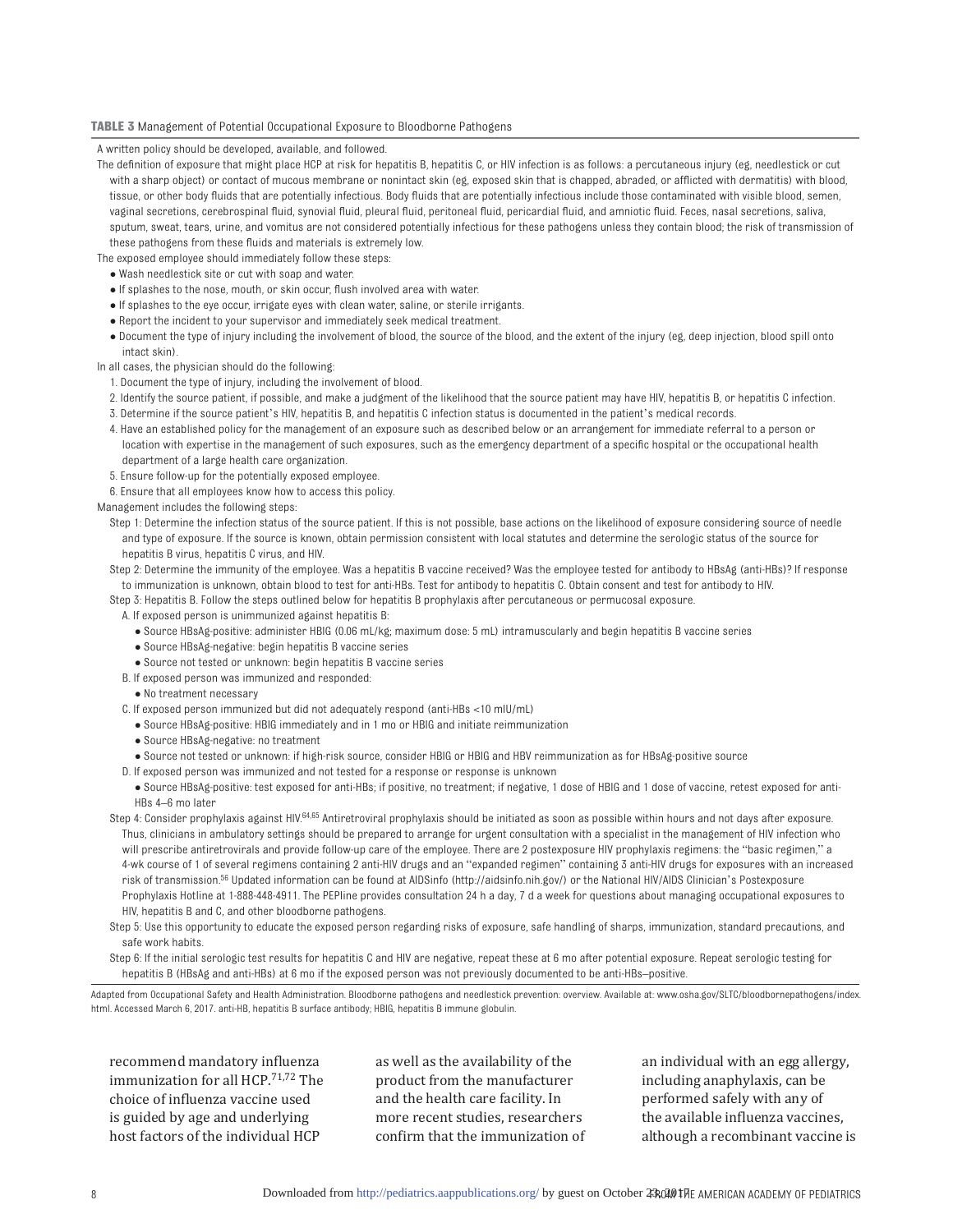**TABLE 4** Work Restriction Policies for Employees

| Infection                         | Restriction                                                                                                                                                                       | Length of Restriction                                                 |
|-----------------------------------|-----------------------------------------------------------------------------------------------------------------------------------------------------------------------------------|-----------------------------------------------------------------------|
| Conjunctivitis                    | Restrict from direct patient care                                                                                                                                                 | Until discharge resolves                                              |
| Gastroenteritis                   | Restrict from direct patient care and food preparation                                                                                                                            | Until symptoms resolve or person is deemed<br>noncontagious           |
| Hepatitis A                       | Restrict from direct patient care                                                                                                                                                 | Until 1 wk after onset of jaundice                                    |
| Hepatitis B                       | None <sup>a</sup>                                                                                                                                                                 |                                                                       |
| Hepatitis C                       | Nonea                                                                                                                                                                             |                                                                       |
| Herpes simplex                    |                                                                                                                                                                                   |                                                                       |
| Orofacial                         | None (cover lesion if feasible)                                                                                                                                                   |                                                                       |
| Whitlow                           | Restrict from direct care of newborn infants                                                                                                                                      | Until lesions are crusted                                             |
| <b>HIV</b>                        | None <sup>a</sup>                                                                                                                                                                 |                                                                       |
| Measles                           | Exclude from ambulatory facility                                                                                                                                                  | Until 4 d after onset of rash                                         |
| Mumps                             | Exclude from ambulatory facility                                                                                                                                                  | Until 5 d after onset of parotitis                                    |
| Pertussis                         | Exclude from ambulatory facility                                                                                                                                                  | Until treated for 5 d with appropriate antimicrobial<br>therapy       |
| Rubella                           | Exclude from ambulatory facility                                                                                                                                                  | Until 5 d after onset of rash                                         |
| Staphylococcal skin infection     | Restrict from direct patient care                                                                                                                                                 | Until treated for 24 h with an agent active against of<br>the isolate |
| Streptococcal group A pharyngitis | Restrict from direct patient care                                                                                                                                                 | Until treated for 24 h                                                |
| TB, active                        | Exclude from ambulatory facility                                                                                                                                                  | Until proven noninfectious                                            |
| Varicella                         | Exclude from ambulatory facility                                                                                                                                                  | Until lesions crusted (usually 6 d after the onset of<br>rash)        |
| Zoster                            | If lesions covered, may have contact with patients<br>(other than immunocompromised patients and<br>newborn infants); if lesions cannot be covered,<br>restrict from patient care | Until lesions crusted                                                 |

—, not applicable.

a HCP with these infections should avoid performing procedures considered to be at risk for transmission of blood from HCP to patient.

**TABLE 5** Immunizations for Ambulatory Care Staff

All staff members should receive the following immunizations:

- $\bullet$  Meningococcal vaccines Generally not indicated for HCP.
- Standard recommendation for all who are asplenic (functional or anatomic) or have complement deficiency.
- MMR vaccine

 All HCP born after 1956 should have documentation of 2 doses of an MMR vaccine. Because birth before 1957 is only presumptive evidence of immunity to measles, mumps, and rubella, 1 dose of MMR vaccine for unimmunized workers born before 1957 who do not have laboratory evidence of immunity to these viruses is recommended. Some experts recommend serologic screening for all employees to ensure immunity to measles, mumps, and rubella.

̭ Hepatitis B vaccine

 Hepatitis B vaccine should be strongly recommended for any employee who may come in contact with blood. OSHA requires that a hepatitis B vaccine must be offered to all employees who may be at risk for bloodborne exposures on the basis of the job categories determined by the organization's bloodborne pathogen exposure control plan. If the employee refuses immunization, this should be documented in the employee's file; the OSHA declination form is useful for this purpose.

̭ Varicella vaccine

 Proof of varicella immunity is recommended. This may include either verified history of varicella or herpes zoster, laboratory confirmation of immunity, or documentation of 2 doses of varicella vaccine.

If the employee has a medical contraindication to varicella vaccine or refuses immunization, this information should be placed in the employee's file.

̭ Influenza vaccine

Vaccine use should be mandated and offered free of charge yearly to all employees.

̭ Adolescent-adult Tdap

This vaccine is recommended by the CDC to be given once to all HCP with direct patient contact.

Adapted from American Academy of Pediatrics Committee on Infectious Diseases. Prevention of pertussis among adolescents: recommendations for use of tetanus toxoid, reduced diphtheria toxoid, and acellular pertussis (Tdap) vaccine. *Pediatrics*. 2006;117(3):965–978; Centers for Disease Control and Prevention. Updated recommendations for use of tetanus toxoid, reduced diphtheria toxoid and acellular pertussis (Tdap) vaccine from the Advisory Committee on Immunization Practices, 2010. *MMWR Morb Mortal Wkly Rep*. 2011;60(1):13–15; American Academy of Pediatrics, Committee on Infectious Diseases. Influenza immunization for all health care personnel: keep it mandatory. *Pediatrics*. 2015;136(4):809–819; Infectious Diseases Society of America; Society for Healthcare Epidemiology of America; Pediatric Infectious Diseases Society. Joint policy statement on mandatory immunization of health care personnel according to the ACIP-recommended vaccine schedule. 2013. Available at: https://www.idsociety.org/uploadedFiles/IDSA/Policy\_and\_Advocacy/Current\_Topics\_and\_Issues/ Immunizations\_ and\_ Vaccines/ Health\_ Care\_ Worker\_ Immunization/ Statements/ IDSA\_ SHEA\_ PIDS%20 Policy%20 on%20 Mandatory%20 Immunization%20 of%20 HCP. pdf. Accessed March 6, 2017; and Dheda K, Udwadia ZF, Huggett JF, Johnson MA, Rook GA. Utility of the antigen-specific interferon-gamma assay for the management of tuberculosis. *Curr Opin Pulm Med*. 2005;11(3):195–202. MMR, measles-mumps-rubella; Tdap, tetanus, diphtheria toxoid, and acellular pertussis vaccine.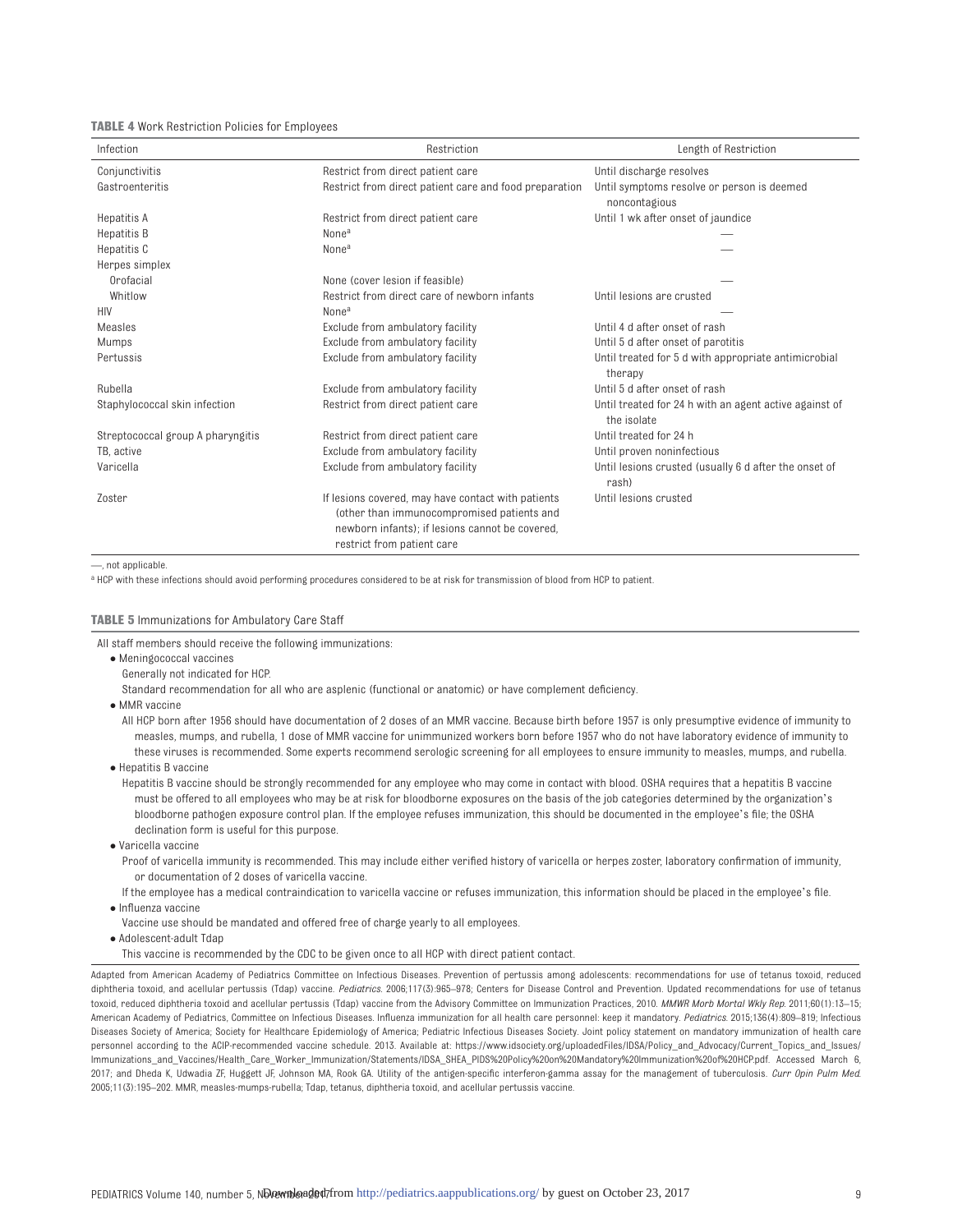an option. One egg-free influenza vaccine that uses recombinant technology is approved by the US Food and Drug Administration and available in the United States (Flublok; Protein Sciences Corporation, Meriden, CT).

In HCP, screening for TB should be performed before employment to ensure that people with a tuberculous infection are detected early and, if necessary, treated. Screening may have to be repeated in certain situations in which the HCP has been exposed to TB. This testing should be performed by using an interferon-γ release assay (IGRA) for *Mycobacterium tuberculosis* (eg, QuantiFERON-TB Gold In-Tube assay [Cellestis Limited, Carnegie, Australia], T-SPOT.TB [Oxford Immunotec, Abingdon, United Kingdom]) or the tuberculin skin test (TST).<sup>73,74</sup> If a TST is used, the result is considered positive in a health care staff member who is otherwise healthy if the transverse diameter of the area of induration is at least 10 mm. For new employees who do not have a previously documented positive TST result, who have not had a TST performed within the past year, or who do not have a history of previously treated latent TB infection (LTBI) or TB disease, a 2-step TST (ie, placement of a second TST 1–3 weeks after the initial skin test) is recommended. The second TST will boost the size of the induration in an individual with remote LTBI whose initial reading was <10 mm.75 For employees with an immunocompromising condition (such as HIV infection or therapy with immunosuppressive medications) or those who were in close contact with a person with active TB, an induration of 5 mm or more is considered a positive result. 76 An IGRA for *M tuberculosis* measures γ-interferon release by T cells after incubation of whole blood with 2 *M tuberculosis*–specific antigens. The advantages of an IGRA include that

it only requires 1 visit, it eliminates the need for 2-step testing, and it has increased specificity compared with the TST (it does not crossreact with the BCG vaccine or with the most common nontuberculous mycobacteria). In contrast to a TST, there is no need for a second IGRA test if the initial result is negative. An IGRA is the preferred test in adults who have received bacille Calmette-Guérin for vaccination or cancer treatment.77 The limitations of IGRAs include insufficient data for the interpretation of conversions and reversions when used for serial testing and issues related to low-level positive results.77–79 For ambulatory settings classified as having a low risk of TB transmission, additional screening of employees is not necessary unless an exposure to *M tuberculosis* occurs.75 If the TST or IGRA result is positive, the employee should be referred for evaluation and appropriate management. The risk of developing TB disease is greatest during the 2 years after TB infection. In some individuals, treatment of LTBI is recommended after an evaluation. The treatment of LTBI should be encouraged among HCP; however, it is not mandatory. Such individuals will continue to have a positive test result after treatment, and repeated regular TB testing is not indicated. Repeat chest radiographs are only indicated if the person develops any symptoms and signs suggestive of TB, followed by appropriate investigation, as indicated. Employees with active pulmonary or laryngeal TB should be excluded from work until they are effectively treated and are no longer contagious.<sup>16,77</sup> HCP who have documentation that they have been adequately treated for active TB will require evidence of ongoing monitoring by a physician.

# **Communication With Other Health Care Facilities**

Patients seen in ambulatory care settings may require a referral

to other health care facilities for additional inpatient or outpatient services, including admission to the hospital, referral to the emergency department, and referral to radiologic, laboratory, or other services. When transporting a patient with a contagious infection, communication with health care providers at other facilities should include the appropriate information related to the diagnosis and isolation needs to avoid transmission of a contagion at points of access for services and to ensure that appropriate personal protective equipment is provided to and used by the patient and, when appropriate, accompanying people (eg, TB). The most common case scenario would be using a mask for prevention of possible respiratory transmission of pathogens such as *M tuberculosis* and *B pertussis* and providing the appropriate alert to the referral facility regarding isolation needs (eg, airborne precautions for measles). When appropriate, the patient should be asked to wear a regular surgical mask during a visit and until evaluation and a plan is implemented.<sup>44,45</sup> An exposure to a patient subsequently identified as contagious can result in a laborintensive and expensive search for contacts who may be at an increased risk. Educating parents and caregivers to inform health care providers that their child is colonized with a resistant organism that may require additional precaution is also important.

## **Communication With Patients, Families, and Visitors During Seasonal Increases, Outbreaks, High-Risk Situations, or Emergencies of Contagious Diseases**

Risk assessment for possible contagious diseases should be conducted year round and started at the time of scheduling a patient appointment and continued through the signing in and triage process to the assessment within the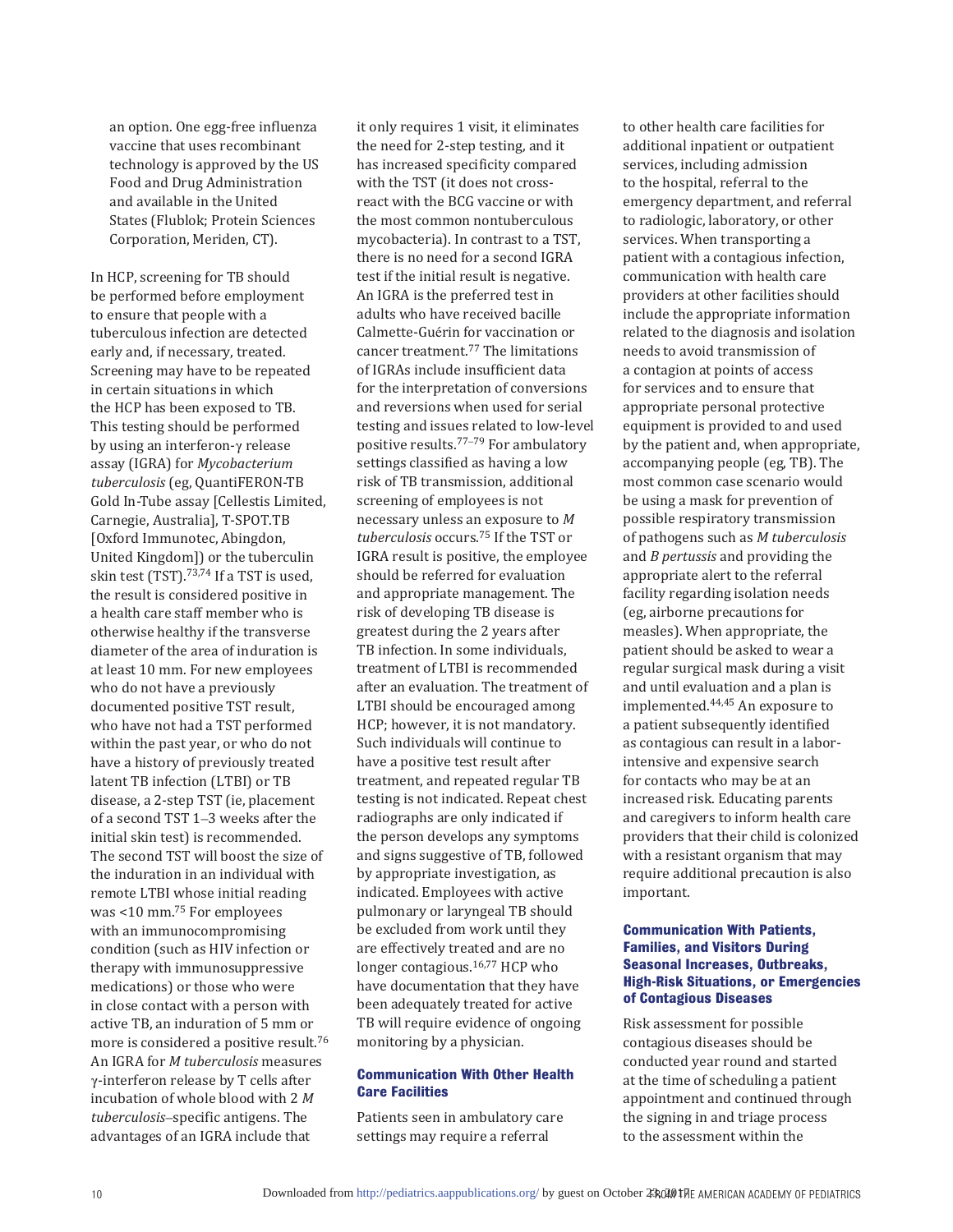examination room.80 Ambulatory care practices might consider the use of informational alert notices prominently placed at the entrances and reception area for patients, families, and visitors to inform the staff immediately on arrival if the criteria on the alert are met. Practices using online scheduling or digital communications with their patients and families may also have such alerts on digital media.81

During the regular winter season or annual influenza season in the community and on the basis of recommendations from local public health departments and the CDC, travel- or symptom-based questions should be asked of patients and/or parents at the time of scheduling the appointment and on arrival.82 Also on the basis of current recommendations from local public health departments and the CDC, practices may also consider questioning patients about recent travel (eg, to countries with active cases of emerging infections, such as Ebola or Zika viruses, or to countries with endemic infections, such as measles) $83-85$  that might signify the patient or an accompanying person has a contagious infection (Table 2).

During an infectious disease outbreak, special procedures may be necessary in ambulatory settings to prevent the transmission of pandemic or epidemic pathogens. These procedures may include the following:

- 1. Staff education, including instruction on the appropriate personal protective equipment use, is essential;
- 2. Posting special signs where they are most likely to be more easily visible to anyone entering the ambulatory practice, such as the entrance points, reception area, waiting areas, and examination rooms. These signs inform patients and families regarding the concern about the possible

infectious disease as well as the history and signs and symptoms that may suggest the infection. Patients and families should be advised to inform staff if there is a consistent history or signs and symptoms;

- 3. Staff receiving calls from patients and families should also be trained to ask appropriate questions and perform triage when scheduling appointments. This will facilitate patient placement on arrival such that patients with a contagious disease are promptly and appropriately placed. In rare cases, patients may be initially evaluated and triaged in alternative locations outside of the facility. If possible, a separate temporary triage area may also need to be designated within the ambulatory space. In such cases, provisions should be made to ensure that patients evaluated in the alternative site are stable and those who warrant immediate care are promptly evaluated in an emergency department setting. Provisions should allow for examination, testing, and disposition of the patient and for the same infection control precautions that would be used in the primary emergency department to be implemented;
- 4. A room in the facility should be identified to directly move any potentially contagious patient without waiting in the common areas. Appropriate cleaning and disinfection of such a room and appropriate disposal of waste should also be planned;
- 5. A plan for transfer of potentially contagious patients to hospital or other health care facilities should be in place;
- 6. Adequate supply of appropriate personal protective equipment should be assured;
- 7. A plan to communicate with local public health authorities should be in place, including easy access to contact information of appropriate public health authorities;
- 8. A restricted policy for clinic visits may be implemented by the ambulatory clinic IPC leadership in the event of certain outbreak scenarios, such as restricting children not immunized against measles (by choice or because of younger age) in the midst of a measles outbreak;
- 9. In a disaster, IPC procedures may be interrupted. Advance preparedness planning can mitigate risk. The AAP offers comprehensive guidance to pediatricians to prepare for disasters (http:// pediatrics. aappublications.org/content/ early/2015/10/13/peds. 2015- 3112);

# **Medicolegal Considerations Related to IPC to Minimize the Likelihood of Liability to Third Parties**

A number of third-party liability cases involve infectious diseases (ie, cases alleging that a physician is liable for injury to a third party as a result of exposure to a contagious patient seen by the physician). A third party might include a family member or another close contact of a patient. An example is a needlestick injury sustained when a child has access to a sharps container. Thirdparty liability can occur not only from failing to warn or protect the third party but also from failing to diagnose the disease in the patient or negligently advising the third party that there was no danger of infection. Therefore, physicians should be aware that they often bear responsibilities to third parties and should enact and document appropriate measures to minimize risks. These responsibilities include the following: (1) informing the patient and other facilities about the potential contagious nature related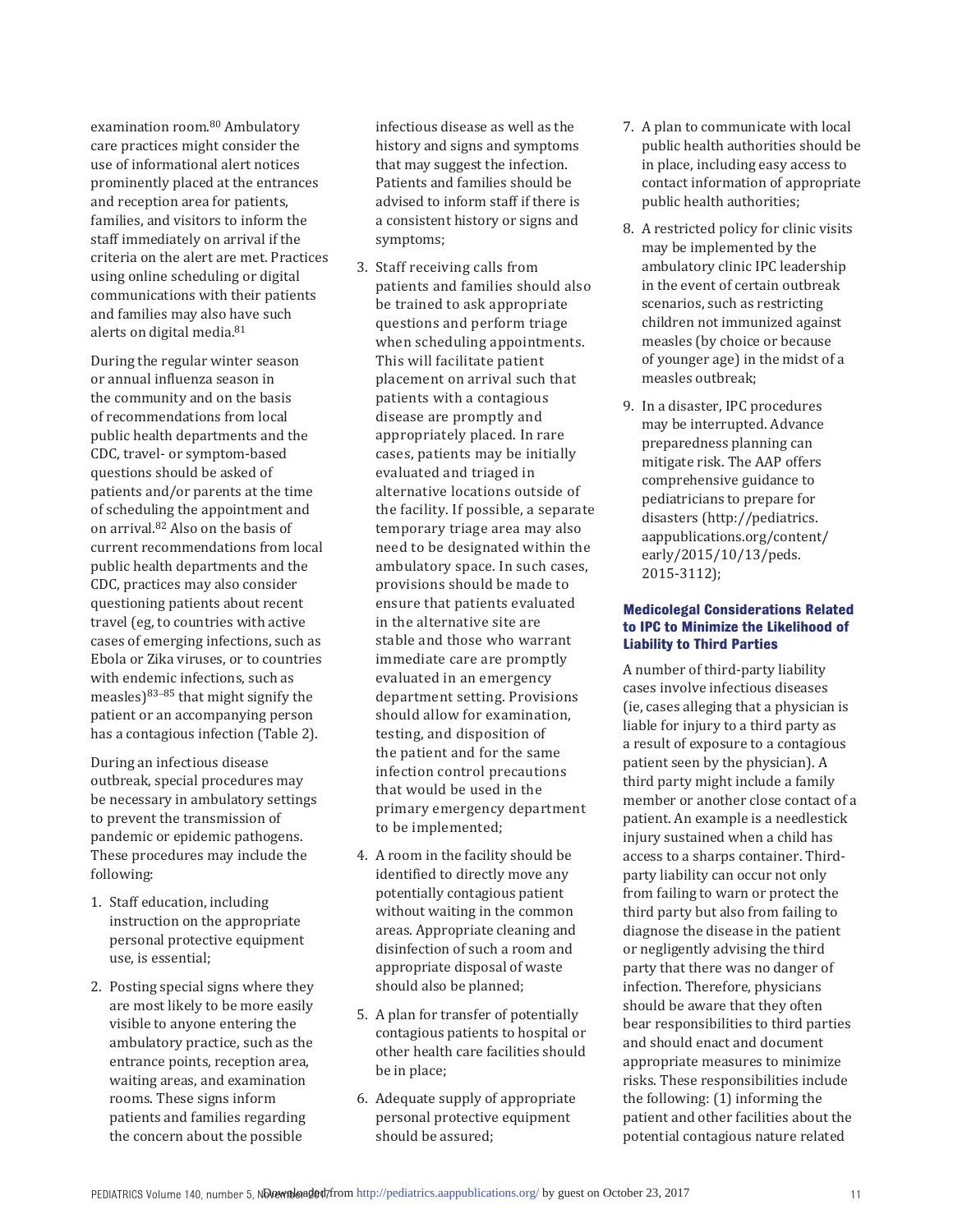to the exposure; (2) informing the patient about postexposure prevention or treatments, potential risk to third parties, and advice about preventing the spread of the infection; (3) reporting communicable diseases on the basis of state statutes (while recognizing that reporting alone may not be sufficient to satisfy the physician's duty to protect the third party); and (4) informing the patient of any action the physician intends to take to protect third parties at risk for contact with the patient.<sup>86</sup>

# **Communication With Local and State Health Authorities**

State and local health authorities determine which diseases should be reported. Physicians and staff in ambulatory care facilities must be aware of the rules and regulations in their municipalities and develop a process that allows for timely and appropriate public health notification. Policies and procedures for communication with local and state health authorities regarding reportable diseases and in times of outbreak should be established while adhering to current regulations of the Health Insurance Portability and Accountability Act (HIPAA). The Privacy Rule permits covered entities to disclose protected health information, without authorization, to public health authorities who are legally authorized to receive such reports for the purpose of preventing or controlling disease, injury, or disability.87

#### **Infection Control Issues Related to Residential Facilities**

Short-term residential facilities (such as the Ronald McDonald House) that accommodate patients and their families are becoming more commonplace and meet an important need for patients and families. Although not health care or long-term care facilities, they are potential sources of contagious exposures to other patients and staff in ambulatory settings. Recently, SHEA developed guidance for such short-term residential facilities.88 Recommendations include screening of all guests (including patients), visitors, and staff members for any exposures or potential for contagiousness and informing the ambulatory care facility of any such situation. Patients residing in these short-term residential facilities are often at high risk for infection because of their underlying conditions, and staff should inquire about specific restrictions outlined by their primary provider. Special populations for which restrictions may be appropriate include neonates, those with immunodeficiency conditions, those receiving immunosuppressive medications, those with cystic fibrosis, and any pregnant woman. If therapy animals or pets are brought to the residential facility, policies governing such visits should be available to guide staff taking into consideration the health and temperament of such animals.89, 90

The SHEA guidance encourages that guests have access to an influenza vaccine if not already immunized and that all staff receive appropriate vaccines, including varicella and influenza vaccines. Immunizations in these settings are especially important because many of the patients in these facilities may not be able to receive an influenza vaccine, or if they receive it, they may not be able to mount an adequate immune response because of their underlying medical condition. Close communication with the local hospital IPC department should be encouraged for disease-specific exposures.

# **Ambulatory Facility Design, Procedures, and Patient Flow**

## *Waiting and Reception Areas*

Measures to prevent the transmission of contagious infectious agents in ambulatory facilities begin at the time the visit is scheduled. For

example, during a telephone call request for an urgent visit for an ill child, the staff person may inquire, among other things, whether the child has a fever and/or skin rash. Parents of a child suspected of being contagious should register with the receptionist immediately on arrival; in some cases, the child may be asked to use a separate entrance to avoid the waiting area and may be escorted directly into an examination room or triaged and evaluated in the patient's vehicle in the parking area.

Waiting rooms and reception areas offer the opportunity for child-tochild interaction with concomitant child-to-child transmission of infectious agents. Waiting rooms are similar to child care settings, where contamination of the environment and transmission of infectious agents occur at an increased rate compared with the home setting. Efforts should be made to limit the transmission of infectious agents by specifically designing waiting areas, avoiding crowding, shortening wait times, and minimizing the sharing of toys. To the extent feasible, respiratory hygiene and cough etiquette guidelines (Table 2), including the use of tissues and hand hygiene products (which should be supplied by the ambulatory medical facility), should be followed by children and adults with respiratory tract symptoms. Infected children who are symptomatic should be segregated from well children as quickly as possible. However, no research documents the need for or benefit of separate waiting areas for well and ill children.<sup>8</sup> Accompanying adults, if sick, should be encouraged not to come to the office with the child if possible. If such adults do come with the child, they may need to wear a mask. Sick adults should be discouraged from spending time in waiting areas.

Pathogenic bacteria have been recovered from toys in ambulatory waiting areas, $26,91$  and contaminated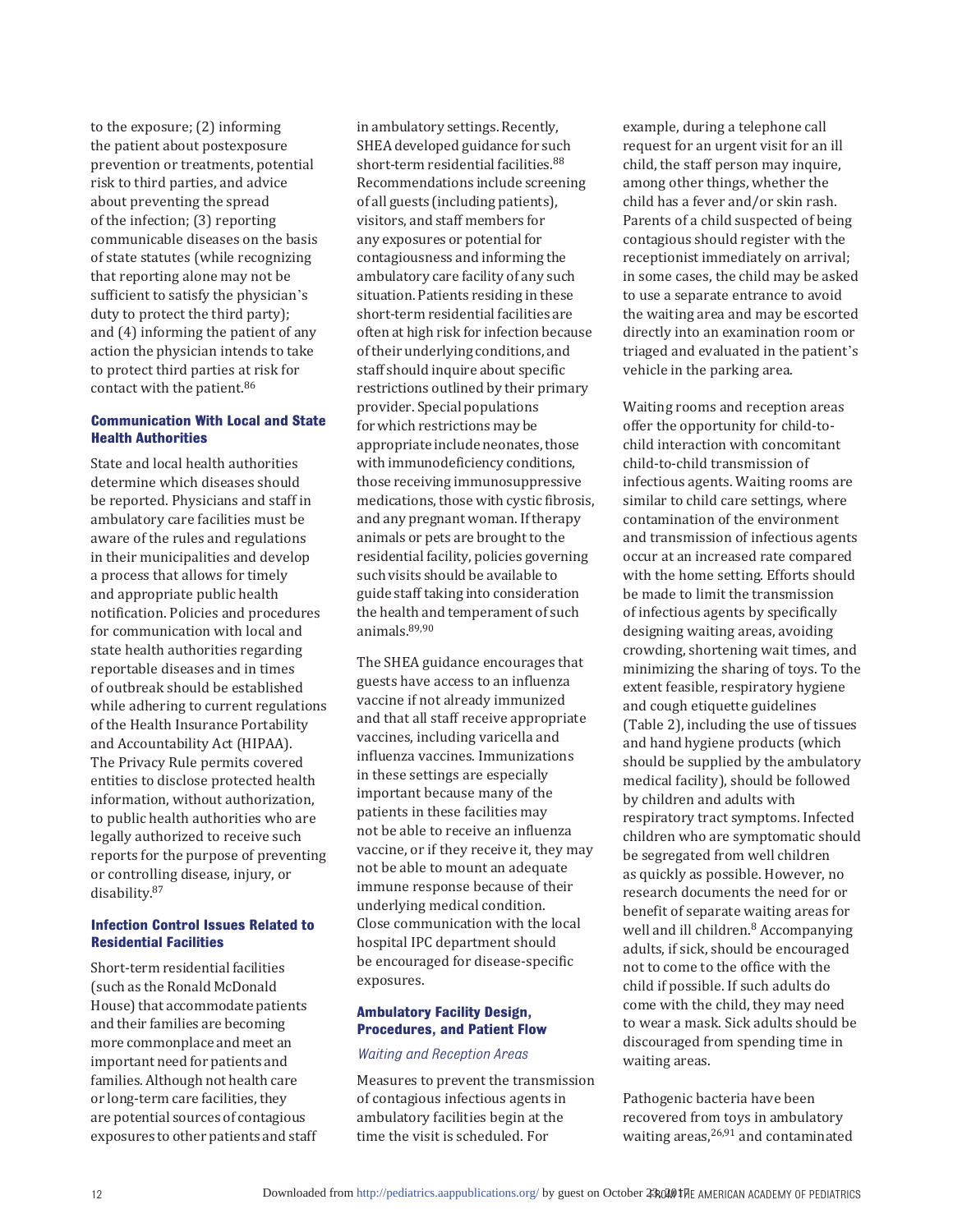**TABLE 6** Sterilization, Disinfection, and Antisepsis

| Instrument                                                                                                                                                        | Level of Disinfection                       | Methods (Examples)                                                                                                                                                                                                              |
|-------------------------------------------------------------------------------------------------------------------------------------------------------------------|---------------------------------------------|---------------------------------------------------------------------------------------------------------------------------------------------------------------------------------------------------------------------------------|
| Critical instrument or device: any instrument<br>that enters tissue (eg. needles, surgical<br>instruments, urinary catheters, some<br>semicritical items)         | Sterilization                               | Steam, low-temperature gas plasma, immersion in liquid chemical<br>sterilants, ethylene oxide gas                                                                                                                               |
| Semicritical instrument or device: any<br>instrument that contacts mucous membranes<br>but does not enter tissue (eg, laryngoscope)                               | High-level disinfection                     | Wet pasteurization at $70^{\circ}$ C for 30 min, chemical sterilants, liquid<br>chemical high-level disinfectants (eg. >2% glutaraldehyde, 0.55%<br>OPA, 7.5% hydrogen peroxide alone or in combination with<br>peracetic acid) |
| Noncritical instruments or devices: instruments<br>that touch only intact skin (eg, stethoscopes,<br>blood pressure cuffs), including those with<br>visible blood | Intermediate-level disinfection             | 1:50 dilution sodium hypochlorite (1000 ppm chlorine), 70%-90%<br>isopropyl and ethyl alcohol, phenolic germicidal detergent<br>solution, iodophor germicidal detergent solution                                                |
| Environmental surfaces: knobs, handles, carts,<br>or tabletops (with no visible blood)                                                                            | Soap and water or low-level<br>disinfection | EPA-approved disinfectants labeled for use against hepatitis B<br>virus and/or tuberculocidal activity (eg. quaternary ammonium<br>compounds), 1:500 dilution sodium hypochlorite (100 ppm<br>chlorine)                         |

Adapted from Wendt C, Frei R, Widmer AF. Decontamination, disinfection and sterilization. In: Jorgensen JH, Pfaller MA, Carroll KC, et al, eds. *Manual of Clinical Microbiology*. 11th ed. Washington, DC: American Society of Microbiology; 2015:183-216; Rutala WA. APIC guideline for selection and use of disinfectants. 1994, 1995, and 1996 APIC Guidelines Committee. Association for Professionals in Infection Control and Epidemiology, Inc. *Am J Infect Control*. 1996;24(4):313–342; and Rutala WA, Weber DJ; Healthcare Infection Control Practices Advisory Committee, Centers for Disease Control and Prevention. Guideline for disinfection and sterilization in healthcare facilities, 2008. Available at: https://www.cdc.gov/infectioncontrol/pdf/ guidelines/disinfection-guidelines.pdf. Accessed March 6, 2017. OPA, ortho-phthalaldehyde.

toys used for water play have been implicated in an outbreak of *P aeruginosa* infection in a hospital.92 A suggestion can be made to parents to bring along their child's personal book and toys for the office visit to minimize sharing of toys. Toys in ambulatory medical facilities and waiting areas should be disposable or washable and of appropriate sizes and shapes to avoid aspiration or other injuries. Furry and plush toys are less desirable because of the inability to clean them effectively. The value of antibacterial agents incorporated within toys is unproven. Ideally, toys should be cleaned between uses to avoid transfer of infectious agents.<sup>93</sup> However, cleaning toys at the end of the day is acceptable. Toys contaminated with body fluids should be removed until cleaned. Toys should be cleaned by washing with soap and water and then disinfecting (by using a freshly prepared 1:100 dilution of household bleach or a product that meets the standards of the Environmental Protection Agency (EPA) for "hospital-grade" germicide that is nontoxic for children), rinsing, and air drying or by cleaning in a dishwasher designed to sanitize dishes.

#### **GENERAL HOUSEKEEPING RECOMMENDATIONS FOR AN AMBULATORY MEDICAL FACILITY**

# **Sterilization and Disinfection of Patient Care Equipment**

Sterilization eliminates or destroys all forms of microbial life, including spores. Disinfection reduces but does not eliminate the microbial burden. The extent of disinfection depends on the type of disinfectant and its concentration, the resistance of the microbes, contact time, and amount of organic material. Cleaning with detergent to remove organic material from medical instruments and other devices is a prerequisite to sterilization and disinfection. Antisepsis refers to the process used to decontaminate the skin of a patient or health care professional.

All patient care equipment should be cleaned at least daily while in use or when visibly contaminated and should be stored where it will not become contaminated. Reusable equipment having contact with mucous membranes requires high-level disinfection whereas instruments that penetrate skin or sterile body cavities must be sterile (Table 6).94–<sup>96</sup>

#### *Sterilization*

The appropriate availability and proper utilization of sterilization is critically important for ambulatory facilities that perform invasive procedures and should be accomplished by exposure to hightemperature steam or dry heat or chemical sterilizing agents.<sup>94-96</sup> Items must be cleaned manually with soap and water to remove organic debris before autoclaving. Steam autoclaving uses distilled water that must reach a temperature of 121 to 132°C. The time for exposure of items and temperature depend on the type of sterilizer and what is being sterilized. Dry heat sterilization in an oven is used only for items that cannot be sterilized by autoclaving. The oven temperature should be 170°C for an exposure time of 1 hour. For sterilizing specific instruments, the manufacturer's instructions must be followed. Unwrapped instruments should be used immediately or aseptically transferred to a sterile container.

A chemical indicator should be included with the equipment to be sterilized to ensure that sterilization has occurred. Instrument indicators ensure that a machine reaches the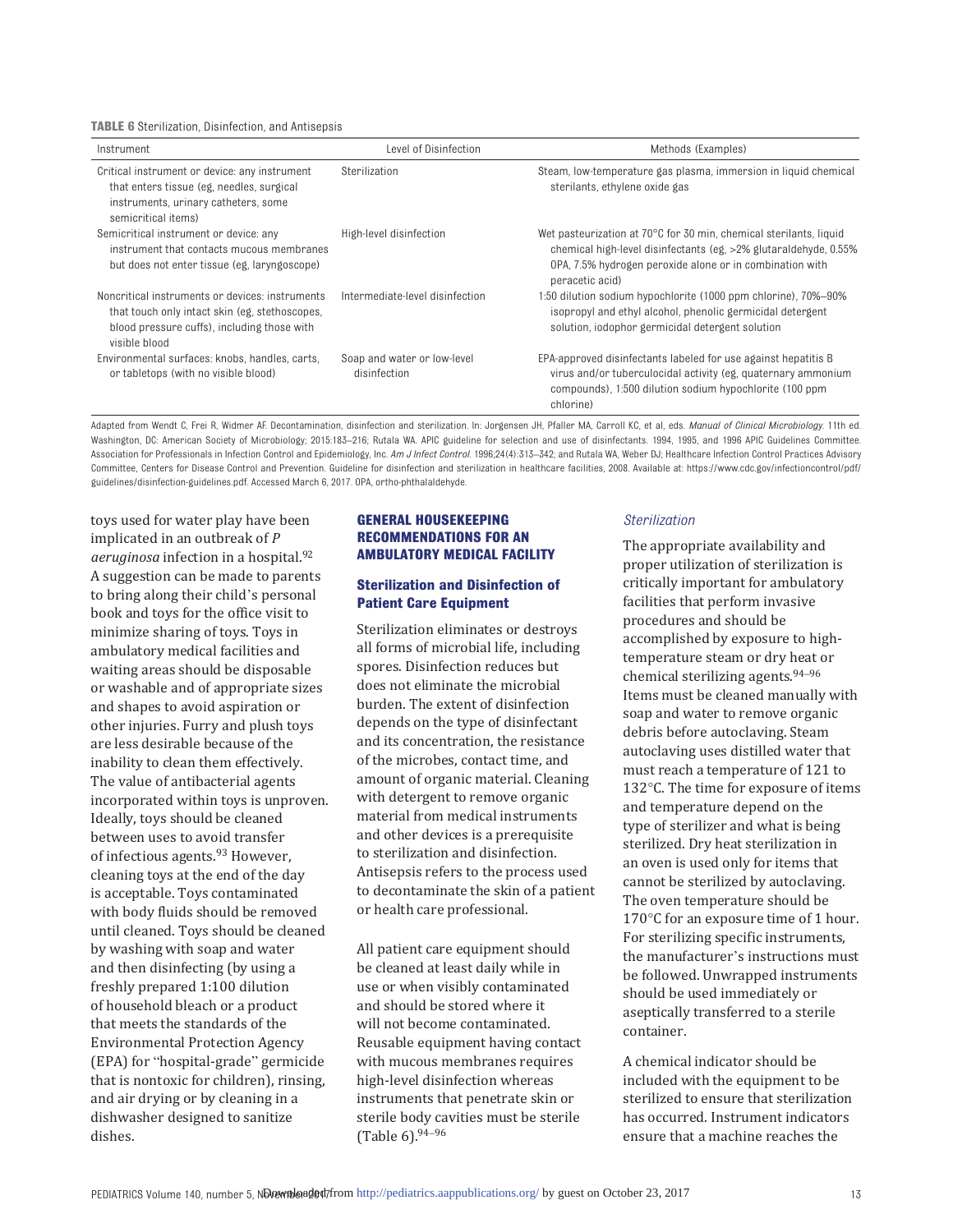correct temperature and pressure. Chemical indicators are useful in showing that the wrapped package has been through the sterilization process. However, the procedure recommended by the manufacturer to document that sterility has been achieved should be performed at least weekly, and the results should be recorded.

Packs that have been sterilized should be appropriately identified and stored in clean, dry areas to minimize recontamination. As long as the integrity of the sterile packaging is clean and intact, researchers have shown that the sterility of the product has no expiration date. Written policies and procedures for sterilization should be prepared, distributed to staff, and reviewed at regular intervals to ensure that policies are followed.

## *Disinfection*

For this statement, the terms for disinfection are taken from standards for sterilization, disinfection, and antisepsis used in hospitals.94–<sup>96</sup>

High-level disinfection is used for instruments having contact with mucous membranes or nonintact skin. High-level disinfection is most often achieved by using liquid chemicals. Chemical disinfection is accomplished with several chemicals or combination of chemicals, including glutaraldehyde, 0.55% ortho-phthalaldehyde, or stabilized hydrogen peroxide (a combination of hydrogen peroxide and peracetic acid). The solution should be prepared according to manufacturer's instructions and applied for the specified contact time, which varies with the chemical and the concentration. Activated glutaraldehyde solutions are most commonly used; however, these products have potential toxicity if proper ventilation is not ensured. After disinfection, instruments are rinsed with sterile

water, dried, and stored in a clean, dry place to avoid extrinsic contamination.

Intermediate-level disinfection is accomplished with 70% ethyl or isopropyl alcohol, iodine and iodophors, or a 1:50 dilution of sodium hypochlorite.

Low-level disinfection is appropriate for equipment that does not touch mucous membranes; examples include blood pressure cuffs, crutches, stethoscopes, and tabletops. Low-level disinfectants include phenolic compounds, quaternary ammonium compounds, and a 1:500 dilution of sodium hypochlorite.

Written policies and procedures for disinfection should be prepared, distributed to staff, and reviewed at regular intervals to be sure that policies are being followed.

# *Antisepsis*

Antiseptics are chemical agents intended for use on skin or tissue. Skin preparation agents include isopropyl alcohol, CHG, iodine, and iodophors. The preferred skin preparation agent for immunization and venipuncture for routine blood collection (except obtaining blood for culture) is 70% isopropyl alcohol. Most skin preparation agents must be allowed to dry before surface bacteria are killed. For children 2 months and older, a preparation containing 2% CHG in 70% isopropyl alcohol is the preferred skin preparation agent for invasive procedures, including the placement of central venous catheters. 97–99 Although CHG use is becoming more common even in infants <2 months, the Food and Drug Administration labeling recommends for CHG to be used with care in preterm infants or those younger than 2 months.97–<sup>99</sup> Tincture of iodine and povidone iodine are acceptable alternatives, may be used for infants younger than 2 months, and are routinely used for obtaining blood for culture. The contamination of antiseptics

has been associated with outbreaks of infections and pseudoepidemics attributable to false-positive blood culture results.100 To prevent contamination, bottles of antiseptics should be dated, should not be refilled, and should be inspected and discarded if not used within 28 days after opening. Alcohol pads, CHG, and iodine products prepared in singleuse packaging are preferred and eliminate the need for multiple-use bottles of these antiseptics. Attention should also be paid to antiseptic wipes in multidispense containers. The lids on these containers should be kept closed at all times to prevent drying, and expiration dates should be noted for replacement.

## **General Housekeeping**

All areas in ambulatory facilities should be cleaned on a regular basis and kept visibly clean. Examination rooms and frequently used equipment should be cleaned daily. Surfaces in examination rooms and patient waiting areas should be cleaned with a detergent and low-level disinfectant, such as a disinfectant-grade quaternary ammonium compound "registered" by the EPA (ie, EPA approved). Linoleum and sealed wood floors are optimal floor surfaces and are preferred over carpeting because they can be cleaned without difficulty. Furniture made of nonporous materials offers a similar advantage compared with furniture with cloth upholstery.

## *Spills and Environmental Contamination*

Gloves should be worn during cleaning of contaminated environmental surfaces. Surfaces should be cleaned with a detergent, then treated with a freshly prepared (ie, within the past 24 hours) 1:100 dilution of household bleach with contact time of at least 1 minute or a proprietary germicidal product on the EPA list E (registered antimicrobial products effective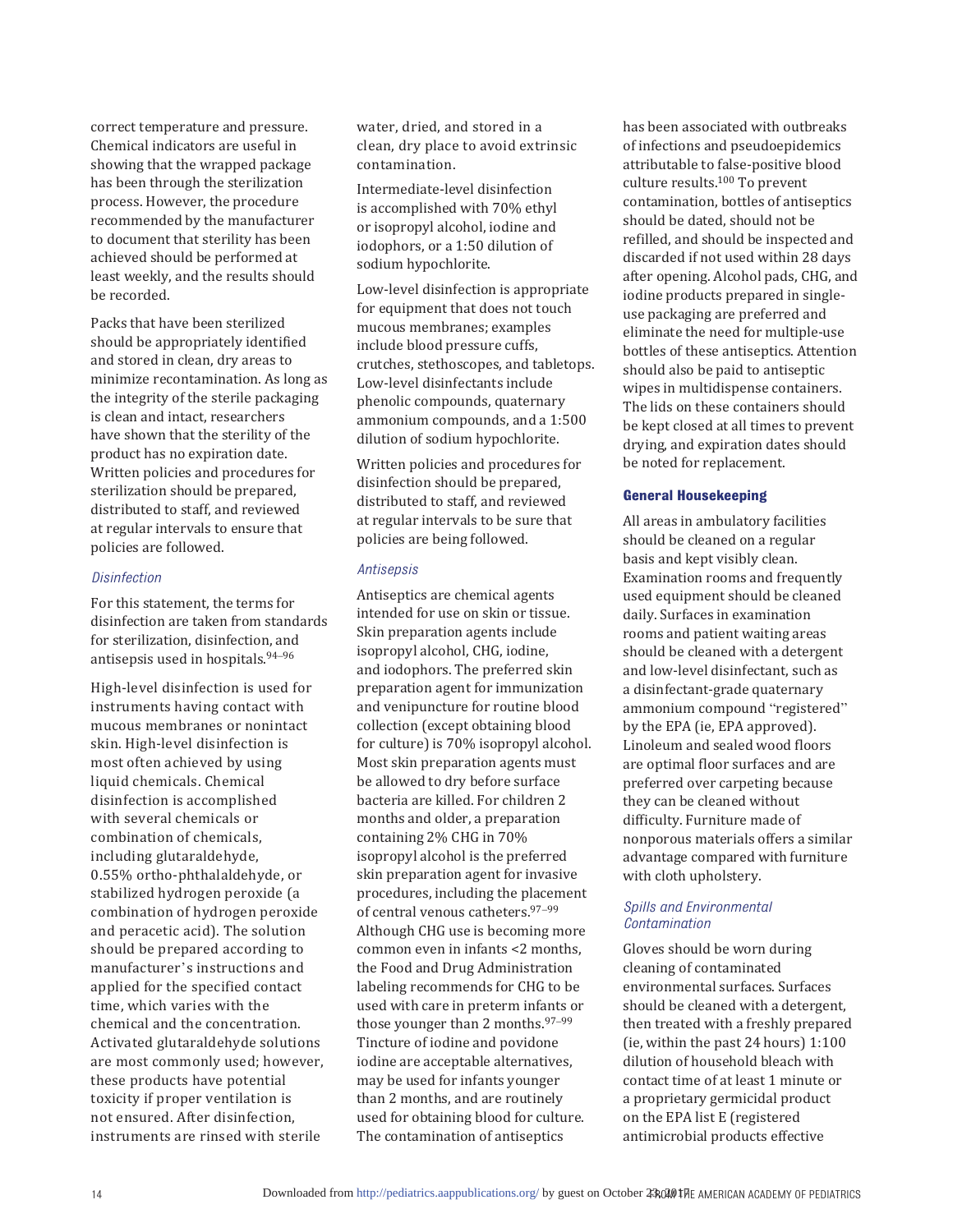against *Mycobacterium tuberculosis*, HIV-1, and hepatitis B virus).<sup>101</sup> For spills with blood or body fluids contaminated by blood, visible organic matter should be removed with absorbable material (eg, paper towels) and discarded into a leakproof, properly labeled container before cleaning and decontaminating. Chlorine, the active agent in household bleach, can be inactivated by blood and other organic material, and full-strength solution or a 1:10 dilution of bleach is required if the surface is not cleaned before disinfection.

#### *Examination Rooms*

Provision of alcohol-based hand rub easily accessible inside each examination room is important. A properly functioning sink with an adjacent liquid soap dispenser and disposable towels should be accessible to examination rooms in a pediatric ambulatory care setting. Installation of solid-surface sinks with continuous countertops and backsplashes may offer fewer opportunities for water trapping in seams. Empty soap containers should be replaced and not refilled to avoid any chance of contamination. Bar soaps are less desirable because bars frequently are wet and easily contaminated with potential pathogens; if used, small bars of soap and soap racks that facilitate the drainage and drying of the soap should be used. Faucet aerators should not be used because they often become contaminated by *Pseudomonas* species and other waterborne organisms.

Equipment that makes physical contact with the patient is preferably cleaned after each use. Although furniture in the room generally is not a major concern for transfer of infectious agents, examination tables should be covered with disposable paper or linen that is changed between patients to decrease the risk of transmission of microbes.

More thorough cleaning should be performed if contamination (such as soiling from a diaper change) is visible. In such cases, a detergent should be used to remove visible soil followed by an application of a freshly diluted solution of household bleach (1:100) applied for 1 minute to disinfect the surface, rinsing with water, and allowing to dry or using an EPA-approved lowlevel disinfectant disposable wipe indicated to inactivate *M tuberculosis* and/or hepatitis B virus. If reusable patient linens and gowns are used, their careful handling in a manner that minimizes the contamination of the environment is important. A new class of "active barrier" fabrics that have been designed with fluidrepellent qualities on the outside and embedded with antimicrobial agents are now available. <sup>102</sup>–104 The benefit of these fabrics in ambulatory settings has not been evaluated. Soiled linens should be contained or placed in a soiled linen bag at the point of use.2 Provisions should be made for the laundering of soiled linen.

## *Restrooms*

Restrooms for use by staff and patients should be cleaned daily and whenever visibly soiled. A diaperchanging area with disposable paper and a closed receptacle for soiled linens, diapers, and paper should be provided.

#### *Airflow*

Certain infectious agents, including varicella-zoster and measles virus and *M tuberculosis*, are transmitted by the airborne route. Unfortunately, the number of air exchanges in buildings that house ambulatory medical facilities often is low, and the air is recirculated frequently.

Physicians should be aware of airflow patterns to limit transmission of airborne pathogens. Special arrangements are recommended for patients considered to be contagious

with an airborne pathogen, including the following: (1) making efforts to see these patients at the end of the day, (2) placing a mask on the patient (and when appropriate, on accompanying people) and quickly triaging these patients out of common waiting areas, and (3) closing the door of the examination room and limiting access to the patient by visitors and staff members who are not immune to the suspected disease. In some practices, it may be feasible for the clinician to perform a "car visit," evaluating the patient in the family vehicle in the parking area of the ambulatory facility. The duration of time airborne pathogens remain in a room depends on air exchange rates. For example, in hospitals where air exchange rates are 6 to 8 per hour, several air exchanges occur within 30 minutes. Recommended air exchange rates depend on the stated use of a room. Recommendations and guidelines for design and construction of hospitals and health care facilities are made by the American Institute of Architects and the Facility Guidelines Institutes with guidance from the US Department of Health and Human Services.105 These guidelines are adopted in whole or in part as regulations in nearly all states and enforced by The Joint Commission. Another nonregulatory resource is the American Society of Heating, Refrigerating and Air-Conditioning Engineers (ASHRAE). The current recommended air exchange rate for a medical examination room is 6 air changes per hour, with 2 outside air exchanges per hour.

## *Diagnostic and Personal Equipment*

The role of stethoscopes and other examining devices in transmitting infectious agents is unclear; however, researchers have shown stethoscopes can be contaminated with viral and bacterial agents, including bacteria that are resistant to multiple antimicrobial agents.106–108 A reasonable means of decreasing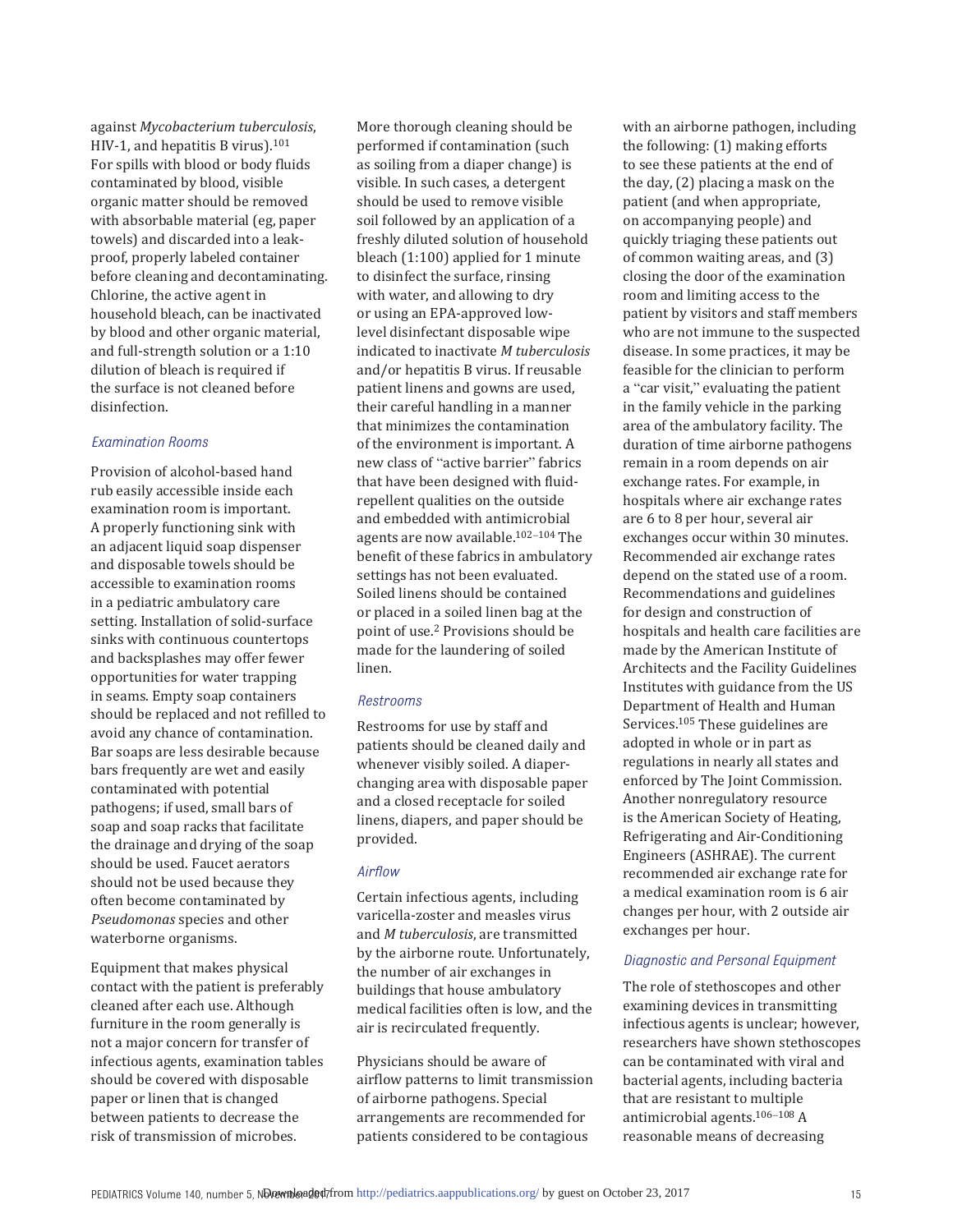contamination is to wipe the bell and diaphragm of the stethoscope as well as the handle and body of otoscopes or ophthalmoscopes regularly and, whenever they become soiled, use an EPA-approved disinfectant wipe labeled effective against hepatitis B or a 70% isopropyl alcohol wipe. Disposable ear curettes may be preferred. If not disposable, ear curettes should be cleaned with 70% isopropyl alcohol after each use and, if grossly contaminated by blood and/or body substances, should be cleaned and then disinfected by using a sodium hypochlorite (bleach) solution.

In most cases, blood pressure cuffs are placed on intact skin; therefore, the risk of transmission of infectious agents is minimal. These reusable cloth cuffs should not be placed in direct contact with damaged or nonintact skin.

Whenever economically and medically feasible, disposable supplies should be used. Electronic thermometers have single-use shields, but care must be taken to avoid contaminating the housing of the thermometer. The "box" and the probe handle should be wiped with a low-level EPA-approved disinfectant whenever soiled. Care should be taken to avoid contamination of pulse oximetry and tympanometry equipment with any type of body secretions, and equipment should be cleaned according to manufacturer recommendations after each use. Other equipment, such as electrocardiography machines and kits used for developmental testing (which generally contain toys and other reusable testing material), should be cleaned and disinfected with an intermediate-level disinfectant whenever they become soiled or contaminated by patient secretions.

Ballpoint pens, patient charts, computer mouse and keyboard, and personal mobile handheld devices (eg, smart phones, tablets) can be contaminated with infectious agents that can be transmitted by hands to other environmental sources. 109 Because these items are not cleaned after each use, hand hygiene before and after contact with the patient or immediate environment is necessary to minimize the potential transfer of bacteria and viruses from equipment to patients. A daily cleaning schedule using an EPA-approved low-level disinfectant is recommended for such items as computer mouse and keyboard, computer screens, blood pressure cuffs, and other commonly touched items in the patient's environment.

# **Disposal of Medical Wastes**

The federal OSHA standard as well as local and state regulations dictate the proper disposal of medical wastes, including dressings, needles, sharps, and body fluid samples.<sup>2,110</sup> All physicians should be aware of the policies in their state and municipality and ensure that regulated wastes are disposed of appropriately. Basic principles include defining which items constitute infectious waste and which do not; appropriately separating, labeling, storing, and transporting items in these 2 categories; instructing staff on how to handle infectious waste; and developing plans for managing spills and inadvertent exposures.

# **Judicious Use of Antimicrobial Agents and Emergence of Antimicrobial-Resistant Bacteria**

The diagnosis of infection and institution of antimicrobial therapy, when indicated, complements good IPC practices. Inappropriate use of antimicrobial agents in hospitals and in ambulatory settings has contributed to the emergence of antimicrobial-resistant microorganisms and confers an increased risk of adverse events for

patients unnecessarily treated with antibiotics. The CDC and the AAP have provided guidelines for the judicious use of antimicrobial agents that emphasize 4 key strategies:

- 1. Eliminating antibiotic prescribing for those with viral upper respiratory infection;
- 2. Using stringent clinical diagnostic criteria for acute otitis media and acute bacterial sinusitis and consideration of patients who may be appropriate candidates for watchful waiting;
- 3. Appropriate testing for group A β-hemolytic *Streptococcus* (rapid diagnostic testing for those 3 years and older with a sore throat without viral symptoms) and the use of antibiotics only for those with positive test results;
- 4. Collecting and testing appropriate urine specimens for all patients with a suspected urinary tract infection, with urine culture for all patients with abnormal urinalysis results; and
- 5. Using narrow-spectrum antimicrobial agents that are most effective for the major pathogens causing acute otitis media or acute bacterial sinusitis (highdose amoxicillin), streptococcal pharyngitis (once-daily amoxicillin), and urinary tract infection (eg, cephalexin, cefdinir). In patients with treatment failure or other risk for antibiotic resistant pathogens, alternative therapy is indicated.111–<sup>118</sup>

Guidelines have been published for the isolation and precautions for hospitalized children and adults who acquire resistant flora.<sup>119-121</sup> Patients may continue to harbor antimicrobial-resistant bacteria as part of their skin, respiratory tract, or gastrointestinal tract flora. These organisms include methicillin-resistant *Staphylococcus aureus*, vancomycin intermediately susceptible *S aureus* (glycopeptide intermediately susceptible *S aureus*),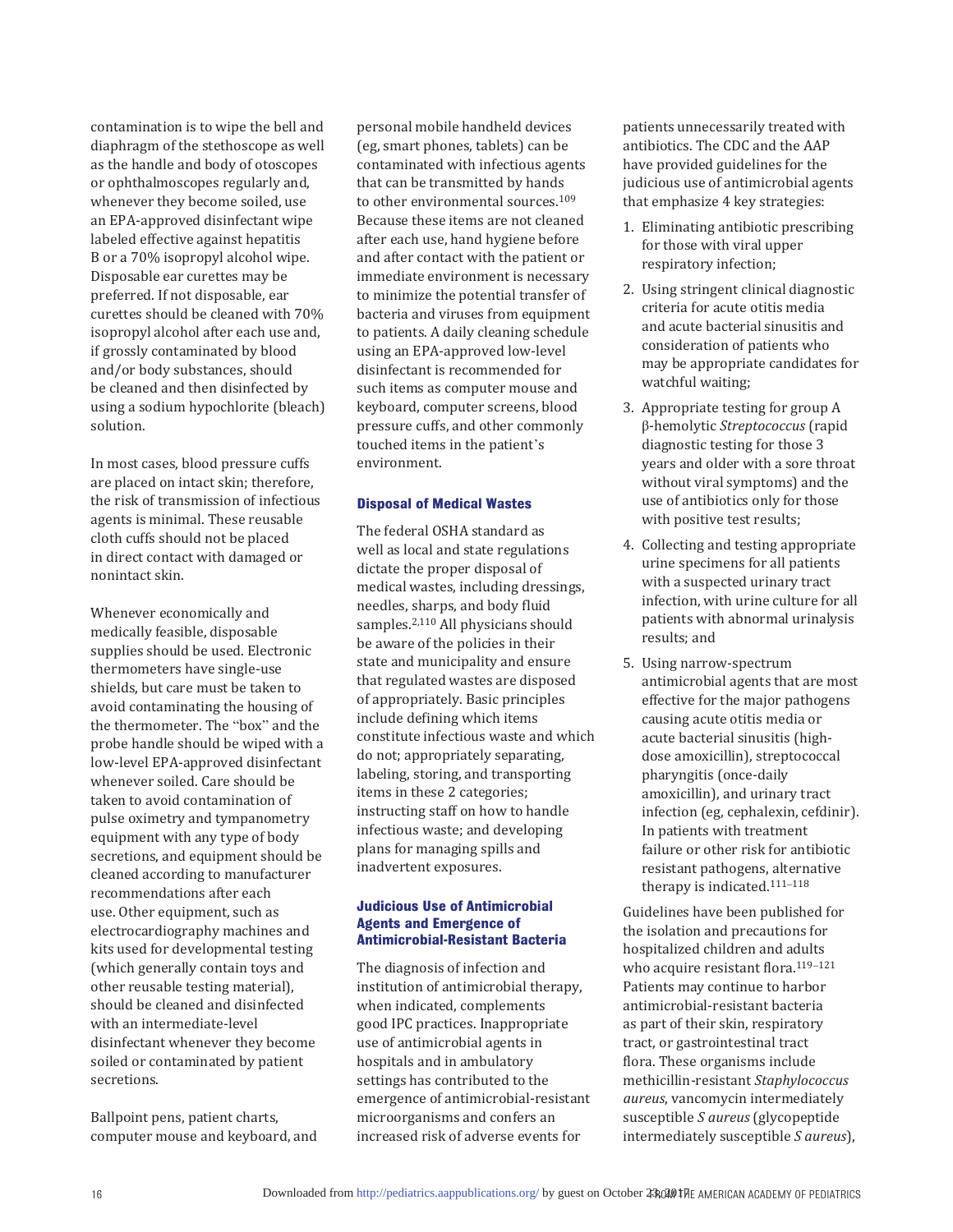vancomycin-resistant *Enterococcus* species, and extended-spectrum β-lactamase (ESBL)–producing organisms, carbapenem-resistant *Enterobacteriaceae*, and other multidrug-resistant Gram-negative bacteria. Many patients harboring these bacteria will not be identified because the bacteria may not cause symptoms. Hand hygiene before and after contact with colonized children, with or without the use of gloves, is appropriate. No guidelines for management of these patients in ambulatory settings have been published, except for patients with cystic fibrosis (see "Consideration for Patients With Cystic Fibrosis"). However, these resistant bacteria could contaminate the environment; thus, if a patient is known to have been infected or colonized with multidrug-resistant bacteria, has a draining wound, or is in diapers, contact precautions should be undertaken, hand hygiene should be performed by using an alcoholbased hand gel or washing with antimicrobial soap and water, and surfaces in the examination room with which the patient had contact should undergo appropriate disinfection, depending on the pathogen involved. Parents should also be advised to inform the HCP if their child has been identified to have antibiotic-resistant bacteria.

## **SUMMARY OF IPC POLICIES**

- 1. Written policies and procedures concerning IPC should be developed, incorporated into the ambulatory practice safety program, available at all times to office staff, and reviewed at least every 2 years;
- 2. Educational programs for staff concerning IPC should be implemented, reinforced, and evaluated on a regular basis. All staff should be required to review the policies at the time of employment;
- 3. Annual influenza immunization should be mandatory for staff as well as immunization or documentation of immunity against other vaccinepreventable infections (including pertussis, measles, mumps, rubella, varicella, and hepatitis B) that can be transmitted in an ambulatory care setting;
- 4. All HCP should perform hand hygiene using an alcohol-based hand rub or hand washing with soap and water before and after patient contact or contact with the patient's immediate environment;
- 5. Standard Precautions (Table 1) should be used in every interaction with a patient.
- 6. In waiting rooms of ambulatory care facilities, the use of respiratory hygiene and cough etiquette should be encouraged for patients and accompanying people, especially those with suspected respiratory infection;
- 7. Patients with potentially contagious diseases and immunocompromised children should be promptly triaged. Contact between contagious children and uninfected children should be minimized. Policies to deal with children who present with highly contagious infections (such as varicella, measles, pertussis, influenza, mumps, and TB) should be devised and implemented; travel, immunization, and exposure history is key to identify patients who may be at increased risk for such infections;
- 8. Alcohol is preferred for skin antisepsis before immunization and routine venipuncture. Skin preparation for incision, suture, and collection of blood for culture requires either 2% CHG in 70% isopropyl alcohol–based solutions (for children older than 2 months) or iodine (1% or 2%

tincture of iodine, 2% povidoneiodine). Most skin preparation agents must be allowed to dry before surface bacteria are killed;

- 9. Physicians should be aware of requirements of government agencies, such as OSHA, as they relate to the operation of ambulatory facilities;
- 10. Needles and sharps should be handled with great care. Safer needle-disposal units that are impermeable and punctureproof should be available next to the areas used for injection or venipuncture. The containers should be used only until filled to three quarters of capacity and should be kept out of reach of young children. Procedures should be established for the removal and incineration or sterilization of contents. Needle devices with safety features should be evaluated periodically with input from staff members who use needles, and the use of devices that are likely to improve safety should be implemented;
- 11. A written bloodborne pathogens exposure control plan that includes written policies for the management of contaminated sharp object injuries should be developed, readily available to all staff, and reviewed annually;
- 12. Standard guidelines for sterilization, disinfection, and antisepsis should be followed;
- 13. Policies and procedures should be developed for communication with local and state health authorities regarding reportable diseases and suspected outbreaks;
- 14. A policy for communicating with other health care facilities when referring potentially contagious patients should be established;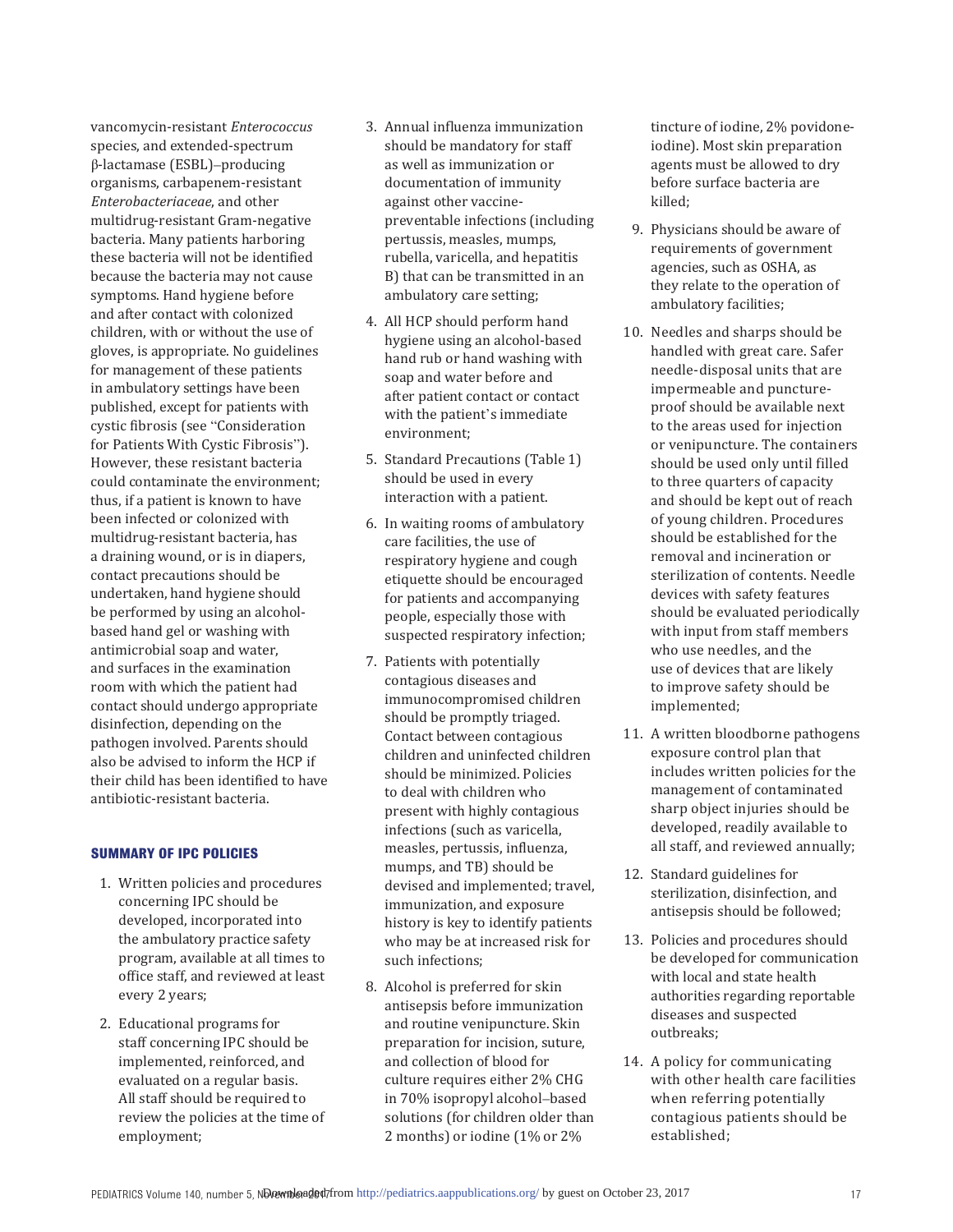- 15. Policies should be established for communicating with patients and families in case of infectious disease outbreaks, emergencies, and seasonal increases of infections (such as influenza or respiratory syncytial virus); and
- 16. Antimicrobial agents should be used appropriately, and Standard Precautions (Table 1) should be observed to limit the emergence and spread of antimicrobial-resistant bacteria.

#### **LEAD AUTHORS**

Mobeen H. Rathore, MD, FAAP Mary Anne Jackson, MD, FAAP

#### **COMMITTEE ON INFECTIOUS DISEASES, 2016**–**2017**

Carrie L. Byington, MD, FAAP, Chairperson Yvonne A. Maldonado, MD, FAAP, Vice Chairperson Elizabeth D. Barnett, MD, FAAP James D. Campbell, MD, FAAP H. Dele Davies, MD, MS, MHCM, FAAP Ruth Lynfield, MD, FAAP Flor M. Munoz, MD, FAAP Dawn Nolt, MD, MPH, FAAP Ann-Christine Nyquist, MD, MSPH, FAAP Sean O'Leary, MD, MPH, FAAP Mobeen H. Rathore, MD, FAAP

Mark H. Sawyer, MD, FAAP William J. Steinbach, MD, FAAP Tina Q. Tan, MD, FAAP Theoklis E. Zaoutis, MD, MSCE, FAAP

#### **EX OFFICIO**

David W. Kimberlin, MD, FAAP – *Red Book* Editor Michael T. Brady, MD, FAAP – *Red Book* Associate Editor Mary Anne Jackson, MD, FAAP – *Red Book* Associate Editor Sarah S. Long, MD, FAAP – *Red Book* Associate Editor Henry H. Bernstein, DO, MHCM, FAAP – *Red Book* Online Associate Editor H. Cody Meissner, MD, FAAP – Visual *Red Book* Associate Editor

#### **LIAISONS**

James Stevermer, MD – *American Academy of Family Physicians* Amanda Cohn, MD, FAAP – *Centers for Disease Control and Prevention* Karen M. Farizo, MD – *US Food and Drug Administration* Marc Fischer, MD, FAAP – *Centers for Disease Control and Prevention* Bruce G. Gellin, MD, MPH – *National Vaccine Program Office* Richard L. Gorman, MD, FAAP – *National Institutes of Health* Natasha Halasa, MD, MPH, FAAP – *Pediatric Infectious Diseases Society* Joan L. Robinson, MD – *Canadian Paediatric Society* Jaime Deseda-Tous MD, FAAP – *Sociedad Latinoamericana de Infectologia Pediatrica* Geoffrey R. Simon, MD, FAAP – *Committee on Practice Ambulatory Medicine* Jeffrey R. Starke, MD, FAAP – *American Thoracic Society*

#### **STAFF**

Jennifer M. Frantz, MPH

#### **ABBREVIATIONS**

| AAP: American Academy of         |
|----------------------------------|
| Pediatrics                       |
| CDC: Centers for Disease Control |
| and Prevention                   |
| CHG: chlorhexidine gluconate     |
| EPA: Environmental Protection    |
| Agency                           |
| HCP: health care personnel       |
| IGRA: interferon-γ release assay |
| IPC: infection prevention and    |
| control                          |
| LTBI: latent TB infection        |
| OSHA: Occupational Safety and    |
| Health Administration            |
| SHEA: Society for Healthcare     |
| Epidemiology of America          |
| TB: tuberculosis                 |
| TST: tuberculin skin test        |
|                                  |

Copyright © 2017 by the American Academy of Pediatrics

**FINANCIAL DISCLOSURE:** The authors have indicated they have no financial relationships relevant to this article to disclose.

**FUNDING:** No external funding.

**POTENTIAL CONFLICT OF INTEREST:** The authors have indicated they have no potential conflicts of interest to disclose.

#### **REFERENCES**

- 1. Siegel JD, Rhinehart E, Jackson M, Chiarello L; Healthcare Infection Control Practices Advisory Committee. 2007 guideline for isolation precautions: preventing transmission of infectious agents in healthcare settings. Available at: https://www.cdc. gov/infectioncontrol/pdf/guidelines/ isolation-guidelines.pdf. Accessed March 6, 2017
- 2. Sehulster L, Chinn RY; CDC; HICPAC. Guidelines for environmental infection control in health-care facilities. Recommendations of CDC and the Healthcare Infection Control Practices Advisory Committee (HICPAC). *MMWR Recomm Rep*. 2003;52(RR-10):1–42
- 3. Boyce JM, Pittet D; Healthcare Infection Control Practices Advisory Committee; HICPAC/SHEA/APIC/IDSA Hand Hygiene Task Force; Society for Healthcare Epidemiology of America/Association for Professionals in Infection Control/ Infectious Diseases Society of America. Guideline for Hand Hygiene in Health-Care Settings. Recommendations of the Healthcare Infection Control Practices Advisory Committee and the HICPAC/SHEA/APIC/IDSA Hand Hygiene Task Force. *MMWR Recomm Rep*. 2002;51(RR-16):1–45, quiz CE1–CE4
- 4. World Health Organization. Guidelines on hand hygiene in health care. 2009. Available at: http:// apps. who.

int/iris/bitstream/10665/44102/1/ 9789241597906\_ eng. pdf. Accessed March 6, 2017

- 5. O'Grady NP, Alexander M, Burns LA, et al; Healthcare Infection Control Practices Advisory Committee (HICPAC). Guidelines for the prevention of intravascular catheterrelated infections. *Clin Infect Dis*. 2011;52(9):e162–e193
- 6. Nihill DM, Lundstrom T. Infection prevention and control in the outpatient setting. In: Lautenbach E, Woeltje KF, Malani PN, eds. *Practical Healthcare Epidemiology*. 3rd ed. Chicago, IL: Society for Healthcare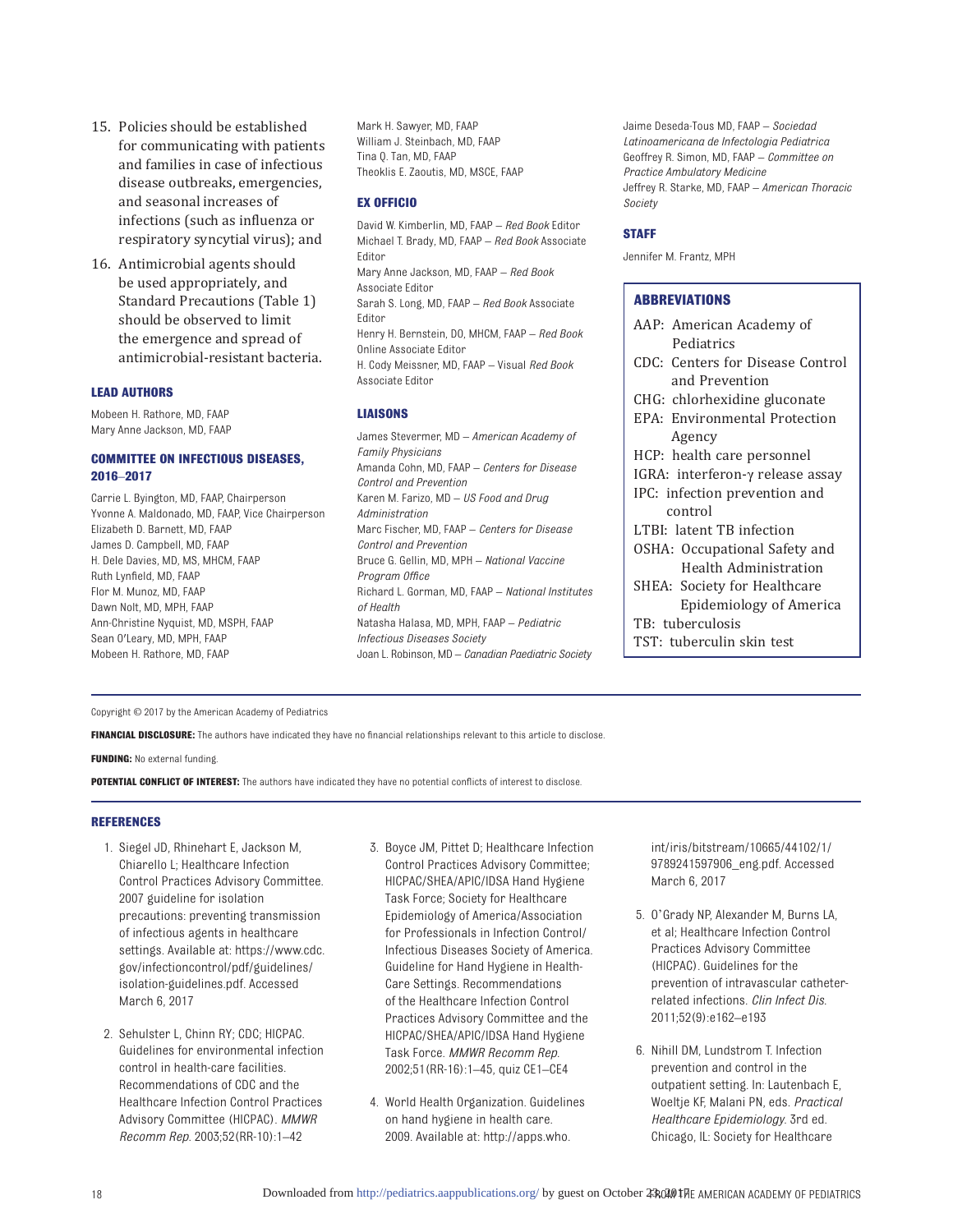Epidemiology of America, by the University of Chicago Press; 2010:356–371

- 7. Jackson MM. Ambulatory care facilities. In: Abrutyn E, Goldmann DA, Scheckler WE, eds. *Saunders Infection Control Reference Service*. 2nd ed. Philadelphia, PA: WB Saunders Co; 2001:139–150
- 8. Lobovits AM, Freeman J, Goldmann DA, McIntosh K. Risk of illness after exposure to a pediatric office. *N Engl J Med*. 1985;313(7):425–428
- 9. Bloch AB, Orenstein WA, Ewing WM, et al. Measles outbreak in a pediatric practice: airborne transmission in an office setting. *Pediatrics*. 1985;75(4):676–683
- 10. Davis RM, Orenstein WA, Frank JA Jr, et al. Transmission of measles in medical settings. 1980 through 1984. *JAMA*. 1986;255(10):1295–1298
- 11. Askew GL, Finelli L, Hutton M, et al. *Mycobacterium tuberculosis* transmission from a pediatrician to patients. *Pediatrics*. 1997;100(1): 19–23
- 12. Moore M, Schulte J, Valway SE, et al. Evaluation of transmission of *Mycobacterium tuberculosis* in a pediatric setting. *J Pediatr*. 1998;133(1):108–112
- 13. Williams IT, Perz JF, Bell BP. Viral hepatitis transmission in ambulatory health care settings. *Clin Infect Dis*. 2004;38(11):1592–1598
- 14. Branch-Elliman W, Weiss D, Balter S, Bornschlegel K, Phillips M. Hepatitis C transmission due to contamination of multidose medication vials: summary of an outbreak and a call to action. *Am J Infect Control*. 2013;41(1):92–94
- 15. Samandari T, Malakmadze N, Balter S, et al. A large outbreak of hepatitis B virus infections associated with frequent injections at a physician's office. *Infect Control Hosp Epidemiol*. 2005;26(9):745–750
- 16. Goodman RA, Solomon SL. Transmission of infectious diseases in outpatient health care settings. *JAMA*. 1991;265(18):2377–2381
- 17. American Academy of Pediatrics Committee on Infectious Diseases.

Infection prevention and control in pediatric ambulatory settings. *Pediatrics*. 2007;120(3):650–665

- 18. Centers for Disease Control and Prevention. Recommendations for preventing transmission of infections among chronic hemodialysis patients. *MMWR Recomm Rep*. 2001;50(RR-5):1–43
- 19. Centers for Disease Control and Prevention. Basic infection control and prevention plan for outpatient oncology settings. 2011. Available at: www.cdc.gov/hai/pdfs/guidelines/ basic-infection-control-prevention-plan-2011. pdf. Accessed March 6, 2017
- 20. American Society for Gastrointestinal Endoscopy. Multisociety guideline on reprocessing flexible gastrointestinal endoscopes: 2016 update. Available at: www.asge.org/uploadedFiles/ Publications\_ and\_ Products/ Practice Guidelines/ Multisociety%20 guideline%20 on%20 reprocessing%20 flexible%20 gastrointestinal.pdf. Accessed March 6, 2017
- 21. Centers for Disease Control and Prevention. Infection control assessment of ambulatory surgical centers. Available at: www. cdc. gov/ injectionsafety/pubs-IC-Assessment-Ambulatory-Surgical-Centers.html. Accessed March 6, 2017
- 22. APIC. APIC implementation guide: guide to infection prevention in emergency medical services. 2013. Available at: http:// apic. org/ Resource\_/ EliminationGuideForm/e1ac231d-9d35-4c42-9ca0-822c23437e18/File/EMS Guide\_ web. pdf. Accessed March 6, 2017
- 23. Liang SY, Theodoro DL, Schuur JD, Marschall J. Infection prevention in the emergency department. *Ann Emerg Med*. 2014;64(3):299–313
- 24. Ostrowsky B. Epidemiology of healthcare associated infections. In: Jarvis WR, ed. *Bennett and Brachman's Hospital Infections*. 6th ed. Philadelphia, PA: Lippincott Williams and Wilkins; 2007:1–20
- 25. Rogers M, Weinstock DM, Eagan J, Kiehn T, Armstrong D, Sepkowitz KA. Rotavirus outbreak on a pediatric oncology floor: possible association with toys. *Am J Infect Control*. 2000;28(5):378–380
- 26. Avila-Aguero ML, German G, Paris MM, Herrera JF; Safe Toys Study Group. Toys in a pediatric hospital: are they a bacterial source? *Am J Infect Control*. 2004;32(5):287–290
- 27. Akhter J, al-Hajjar S, Myint S, Qadri SM. Viral contamination of environmental surfaces on a general paediatric ward and playroom in a major referral centre in Riyadh. *Eur J Epidemiol*. 1995;11(5):587–590
- 28. Centers for Disease Control and Prevention. Nail hygiene. Available at: https://www.cdc.gov/healthywater/ hygiene/hand/nail\_hygiene.html. Accessed March 6, 2017
- 29. Olsen RJ, Lynch P, Coyle MB, Cummings J, Bokete T, Stamm WE. Examination gloves as barriers to hand contamination in clinical practice. *JAMA*. 1993;270(3):350–353
- 30. Quade D. Cough Etiquette. YouTube. 2009. Available at: https:// www. youtube.com/watch?v=UNEp5U\_TCOM. Accessed March 6, 2017
- 31. Ellingson K, Haas JP, Aiello AE, et al; Society for Healthcare Epidemiology of America (SHEA). Strategies to prevent healthcare-associated infections through hand hygiene. *Infect Control Hosp Epidemiol*. 2014;35(8): 937–960
- 32. Sprunt K, Redman W, Leidy G. Antibacterial effectiveness of routine hand washing. *Pediatrics*. 1973;52(2):264–271
- 33. Lowbury EJ, Lilly HA, Bull JP. Disinfection of hands: removal of transient organisms. *Br Med J*. 1964;2(5403):230–233
- 34. Blaney DD, Daly ER, Kirkland KB, Tongren JE, Kelso PT, Talbot EA. Use of alcohol-based hand sanitizers as a risk factor for norovirus outbreaks in long-term care facilities in northern New England: December 2006 to March 2007. *Am J Infect Control*. 2011;39(4):296–301
- 35. Centers for Disease Control and Prevention. Wash your hands (:30). Available at: www.cdc.gov/cdctv/ healthyliving/hygiene/hands-togetherhygiene.html. Accessed March 6, 2017
- 36. Infection Control Today. FDA issues proposed rule to determine safety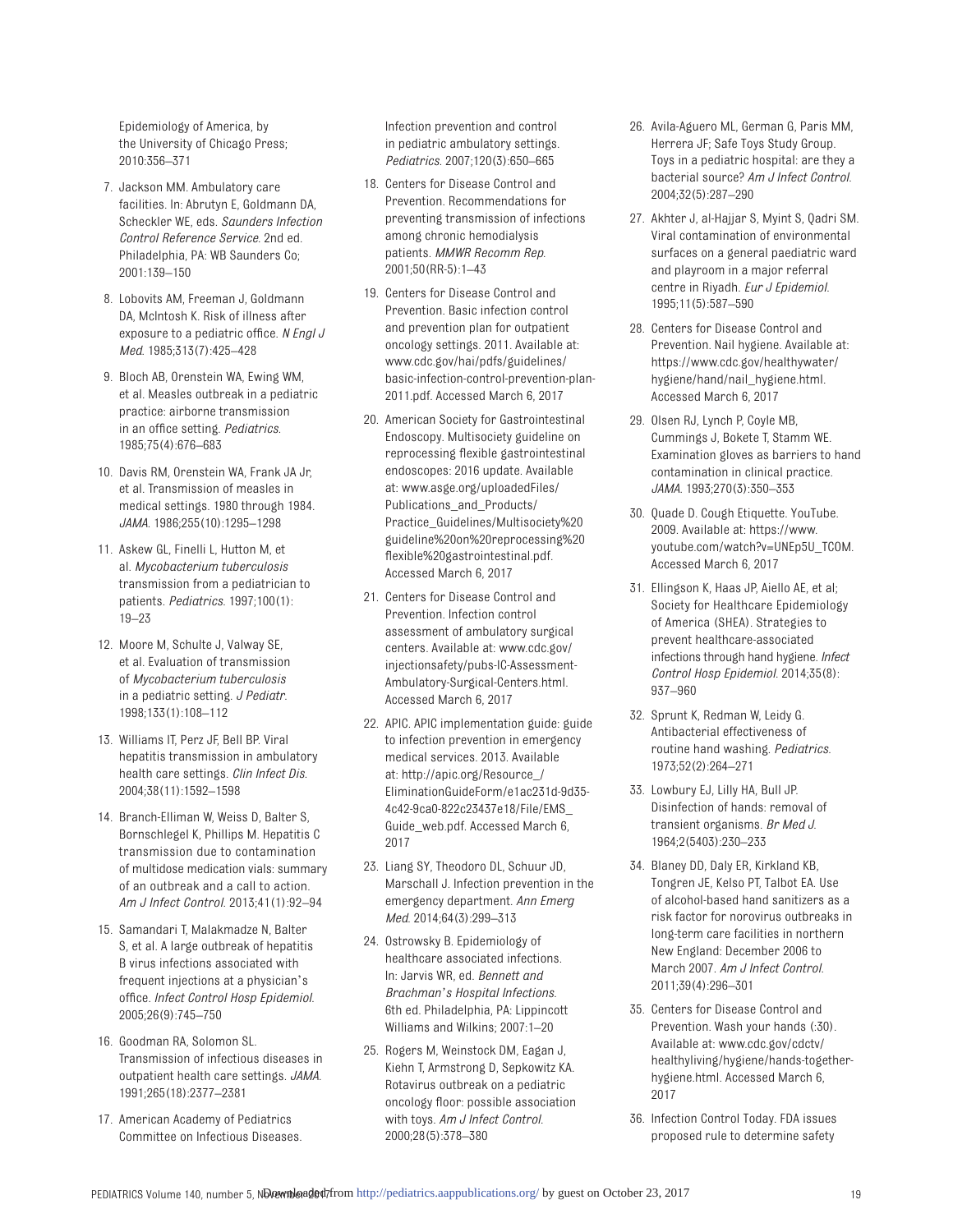and effectiveness of antibacterial soaps. Available at: https:// www. infectioncontroltoday.com/news/ 2013/12/fda-issues-proposed-rule-todetermine-safety-and-effectivenessof- antibacterial- soaps. aspx. Accessed March 6, 2017

- 37. Aiello AE, Larson EL, Levy SB. Consumer antibacterial soaps: effective or just risky? *Clin Infect Dis*. 2007;45(suppl 2):S137–S147
- 38. American Academy of Pediatrics. Infection control and prevention in hospitalized children. In: Kimberlin DW, Brady MT, Jackson MA, Long SS, eds. *Red Book: 2015 Report of the Committee on Infectious Diseases*. 30th ed. Elk Grove Village, IL: American Academy of Pediatrics; 2015:161–175
- 39. American Academy of Pediatrics. Infection control and prevention in ambulatory settings. In: Kimberlin DW, Brady MT, Jackson MA, Long SS, eds. *Red Book: 2015 Report of the Committee on Infectious Diseases*. 30th ed. Elk Grove Village, IL: American Academy of Pediatrics; 2015:175–176
- 40. American Academy of Pediatrics. Vaccine administration. In: Kimberlin DW, Brady MT, Jackson MA, Long SS, eds. *Red Book: 2015 Report of the Committee on Infectious Diseases*. 30th ed. Elk Grove Village, IL: American Academy of Pediatrics; 2015:26–30
- 41. National Center for Immunization and Respiratory Diseases. General recommendations on immunization — recommendations of the Advisory Committee on Immunization Practices (ACIP) [published correction appears in *MMWR Recomm Rep*. 2011;60:993]. *MMWR Recomm Rep*. 2011;60(2):1–64
- 42. Centers for Disease Control and Prevention. Respiratory hygiene/ cough etiquette in healthcare settings. Available at: www.cdc.gov/ flu/professionals/infectioncontrol/ resphygiene. htm. Accessed March 6, 2017
- 43. Thomas CG. Efficiency of surgical masks in use in hospital wards. *Guys Hosp Rep*. 1961;110:157–167
- 44. Capps JA. Measures for the prevention and control of respiratory infections in military camps. *JAMA*. 1918;71(6):448–451
- 45. Johnson DF, Druce JD, Birch C, Grayson ML. A quantitative assessment of the efficacy of surgical and N95 masks to filter influenza virus in patients with acute influenza infection. *Clin Infect Dis*. 2009;49(2):275–277
- 46. MacIntyre CR, Wang Q, Rahman B, et al. Efficacy of face masks and respirators in preventing upper respiratory tract bacterial colonization and co-infection in hospital healthcare workers. *Prev Med*. 2014;62:1–7
- 47. US Department of Health and Human Services, Public Health Service, Centers for Disease Control and Prevention, National Institute for Occupational Safety and Health. TB respiratory protection program in health care facilities. 1999. Available at: www.cdc.gov/niosh/docs/99-143/ pdfs/99-143.pdf. Accessed March 6, 2017
- 48. American Academy of Pediatrics. Tuberculosis. In: Kimberlin DW, Brady MT, Jackson MA, Long SS, eds. *Red Book: 2015 Report of the Committee on Infectious Diseases*. 30th ed. Elk Grove Village, IL: American Academy of Pediatrics; 2015:805–831
- 49. Saiman L, Siegel J; Cystic Fibrosis Foundation. Infection control recommendations for patients with cystic fibrosis: microbiology, important pathogens, and infection control practices to prevent patient-to-patient transmission. *Infect Control Hosp Epidemiol*. 2003;24(suppl 5):S6–S52
- 50. Saiman L, Siegel JD, LiPuma JJ, et al; Cystic Fibrous Foundation; Society for Healthcare Epidemiology of America. Infection prevention and control guideline for cystic fibrosis: 2013 update. *Infect Control Hosp Epidemiol*. 2014;35(suppl 1):S1–S67
- 51. Clifton IJ, Fletcher LA, Beggs CB, Denton M, Conway SP, Peckham DG. An aerobiological model of aerosol survival of different strains of *Pseudomonas aeruginosa* isolated from people with cystic fibrosis. *J Cyst Fibros*. 2010;9(1):64–68
- 52. Festini F, Taccetti G, Galici V, et al. A 1-m distance is not safe for children with cystic fibrosis at risk for cross-infection with *Pseudomonas aeruginosa. Am J Infect Control*. 2010;38(3):244–245
- 53. Wainwright CE, France MW, O'Rourke P, et al. Cough-generated aerosols of *Pseudomonas aeruginosa* and other Gram-negative bacteria from patients with cystic fibrosis. *Thorax*. 2009;64(11):926–931
- 54. Clifton IJ, Peckham DG. Defining routes of airborne transmission of *Pseudomonas aeruginosa* in people with cystic fibrosis. *Expert Rev Respir Med*. 2010;4(4):519–529
- 55. Department of Labor, Occupational Safety and Health Administration. Occupational exposure to bloodborne pathogens; needlestick and other sharps injuries; final rule. Available at: https://www.osha.gov/laws-regs/ federalregister/2001-01-18. Accessed March 6, 2017
- 56. Department of Labor; Occupational Safety and Health Administration. Bloodborne pathogens and needle stick prevention: general guidance. Available at: https:// www. osha. gov/ SLTC/bloodbornepathogens/gen\_ guidance. html. Accessed March 6, 2017
- 57. Occupational Safety and Health Administration. Bloodborne pathogens and needlestick prevention: overview. Available at: www.osha.gov/SLTC/ bloodbornepathogens/index.html. Accessed March 6, 2017
- 58. Centers for Disease Control and Prevention. Infection prevention checklist for outpatient settings: minimum expectations for safe care. Available at: www.cdc.gov/HAI/settings/ outpatient/ checklist/ outpatient-carechecklist. html. Accessed March 6, 2017
- 59. Lohr JA, Ingram DL, Dudley SM, Lawton EL, Donowitz LG. Hand washing in pediatric ambulatory settings. An inconsistent practice. *Am J Dis Child*. 1991;145(10):1198–1199
- 60. Goldmann D, Larson E. Hand-washing and nosocomial infections. *N Engl J Med*. 1992;327(2):120–122
- 61. Campbell B. Power and motivation: important concepts for infection control practitioners. *Infect Control Hosp Epidemiol*. 1991;12(2):122–124
- 62. National Institute of Occupational Safety and Health. Overview of state needle safety legislation. Available at: www.cdc.gov/niosh/topics/bbp/ndl-law. html. Accessed March 6, 2017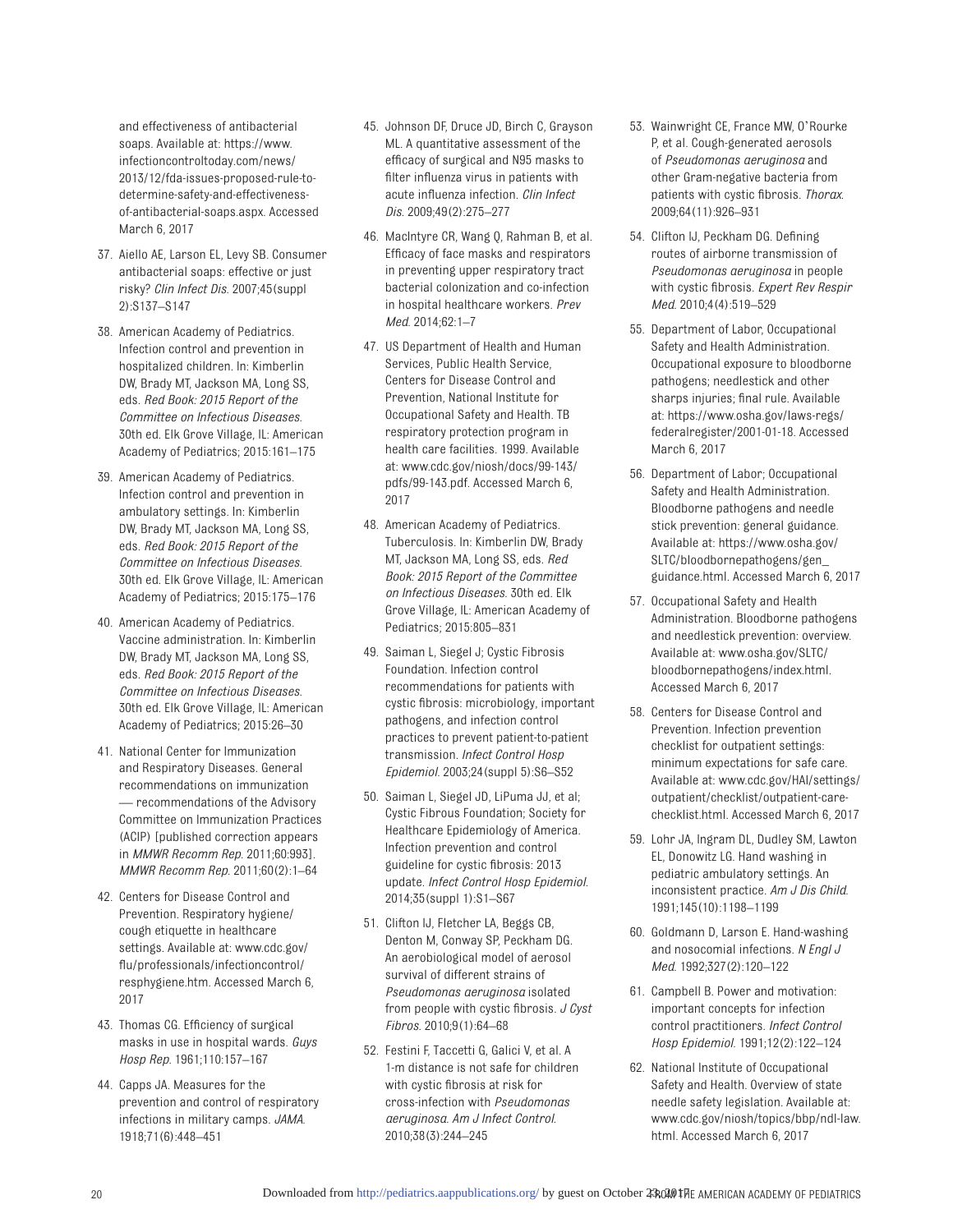- 63. Centers for Disease Control and Prevention. Workbook for designing, implementing, and evaluating a sharps injury prevention program. 2004. Available at: https:// www. cdc. gov/ sharpssafety/pdf/sharpsworkbook\_ 2008. pdf. Accessed March 6, 2017
- 64. Panel on Antiretroviral Guidelines for Adults and Adolescents. Guidelines for the use of antiretroviral agents in HIV-1-infected adults and adolescents. 2016. Available at: https:// aidsinfo. nih.gov/guidelines/html/1/adult-andadolescent-treatment-guidelines/0. Accessed March 6, 2017
- 65. Kuhar DT, Henderson DK, Struble KA, et al; US Public Health Service Working Group. Updated US Public Health Service guidelines for the management of occupational exposures to human immunodeficiency virus and recommendations for postexposure prophylaxis [published correction appears in *Infect Control Hosp Epidemiol*. 2013;34(11):1238]. *Infect Control Hosp Epidemiol*. 2013;34(9):875–892
- 66. Szymczak JE, Smathers S, Hoegg C, Klieger S, Coffin SE, Sammons JS. Reasons why physicians and advanced practice clinicians work while sick: a mixed-methods analysis. *JAMA Pediatr*. 2015;169(9):815–821
- 67. Bolyard EA, Tablan OC, Williams WW, Pearson ML, Shapiro CN, Deitchmann SD; Hospital Infection Control Practices Advisory Committee. Guideline for infection control in healthcare personnel, 1998. *Infect Control Hosp Epidemiol*. 1998;19(6):407–463
- 68. Kim DK, Bridges CB, Harriman KH; Centers for Disease Control and Prevention (CDC); Advisory Committee on Immunization Practices (ACIP); ACIP Adult Immunization Work Group. Advisory committee on immunization practices recommended immunization schedule for adults aged 19 years or older–United States, 2015. *MMWR Morb Mortal Wkly Rep*. 2015;64(4):91–92
- 69. American Academy of Pediatrics Committee on Infectious Diseases. Prevention of pertussis among adolescents: recommendations for use of tetanus toxoid, reduced diphtheria toxoid, and acellular

pertussis (Tdap) vaccine. *Pediatrics*. 2006;117(3):965–978

- 70. Centers for Disease Control and Prevention. Updated recommendations for use of tetanus toxoid, reduced diphtheria toxoid and acellular pertussis (Tdap) vaccine from the Advisory Committee on Immunization Practices, 2010. *MMWR Morb Mortal Wkly Rep*. 2011;60(1):13–15
- 71. American Academy of Pediatrics, Committee on Infectious Diseases. Influenza immunization for all health care personnel: keep it mandatory. *Pediatrics*. 2015;136(4):809–819
- 72. Infectious Diseases Society of America; Society for Healthcare Epidemiology of America; Pediatric Infectious Diseases Society. Joint policy statement on mandatory immunization of health care personnel according to the ACIPrecommended vaccine schedule. 2013. Available at: https:// www. idsociety. org/uploadedFiles/IDSA/Policy\_and Advocacy/Current\_Topics\_and\_ Issues/Immunizations\_ and\_Vaccines/ Health Care Worker Immunization/ Statements/IDSA\_SHEA\_PIDS%20 Policy%20 on%20 Mandatory%20 Immunization%20 of%20 HCP. pdf. Accessed March 6, 2017
- 73. Dheda K, Udwadia ZF, Huggett JF, Johnson MA, Rook GA. Utility of the antigen-specific interferon-gamma assay for the management of tuberculosis. *Curr Opin Pulm Med*. 2005;11(3):195–202
- 74. Jensen PA, Lambert LA, Iademarco MF, Ridzon R; CDC. Guidelines for preventing the transmission of *Mycobacterium tuberculosis* in healthcare settings, 2005. *MMWR Recomm Rep*. 2005;54(RR-17):1–141
- 75. Centers for Disease Control and Prevention. Essential components of a tuberculosis prevention and control program. Recommendations of the Advisory Council for the Elimination of Tuberculosis. *MMWR Morb Mortal Wkly Rep*. 1995;44(RR-11):1–16
- 76. Centers for Disease Control and Prevention. Screening for tuberculosis and tuberculosis infection in high-risk populations. Recommendations of the Advisory Council for the Elimination of Tuberculosis. *MMWR Morb Mortal Wkly Rep*. 1995;44(RR-11):19–34
- 77. Mazurek GH, Jereb J, Vernon A, LoBue P, Goldberg S, Castro K; IGRA Expert Committee; Centers for Disease Control and Prevention (CDC). Updated guidelines for using interferon gamma release assays to detect *Mycobacterium tuberculosis* infection - United States, 2010. *MMWR Recomm Rep*. 2010;59(RR-5):1–25
- 78. Pai M, O'Brien R. Serial testing for tuberculosis: can we make sense of T cell assay conversions and reversions? *PLoS Med*. 2007;4(6):e208
- 79. Fong KS, Tomford JW, Teixeira L, et al. Challenges of interferon-γ release assay conversions in serial testing of health-care workers in a TB control program. *Chest*. 2012;142(1):55–62
- 80. Association for Professionals in Infection Control and Epidemiology (APIC). Infection prevention for ambulatory care centers during disasters. 2013. Available at: https://apic.org/Resource / TinyMceFileManager/Emergency Prep/2013\_Ambulatory\_Care\_during\_ Disasters\_ FINAL. pdf. Accessed March 6, 2017
- 81. Public Health Ontario, Provincial Infectious Diseases Advisory Committee. Infection prevention and control for clinical office practice. 2015. Available at: www. publichealthontario.ca/en/eRepository/ IPAC\_Clinical\_Office\_Practice\_2013. pdf. Accessed March 6, 2017
- 82. Centers for Disease Control and Prevention. Severe acute respiratory syndrome. In the absence of SARS-CoV transmission worldwide: guidance for surveillance, clinical and laboratory evaluation, and reporting version 2. 2004. Available at: https:// www. cdc. gov/sars/surveillance/absence.pdf. Accessed March 6, 2017
- 83. Centers for Disease Control and Prevention. First confirmed cases of Middle East respiratory syndrome coronavirus (MERS-CoV) infection in the United States, updated information on the epidemiology of MERS-CoV infection, and guidance for the public, clinicians, and public health authorities - May 2014. *MMWR Morb Mortal Wkly Rep*. 2014;63(19):431–436
- 84. Centers for Disease Control and Prevention. Infection prevention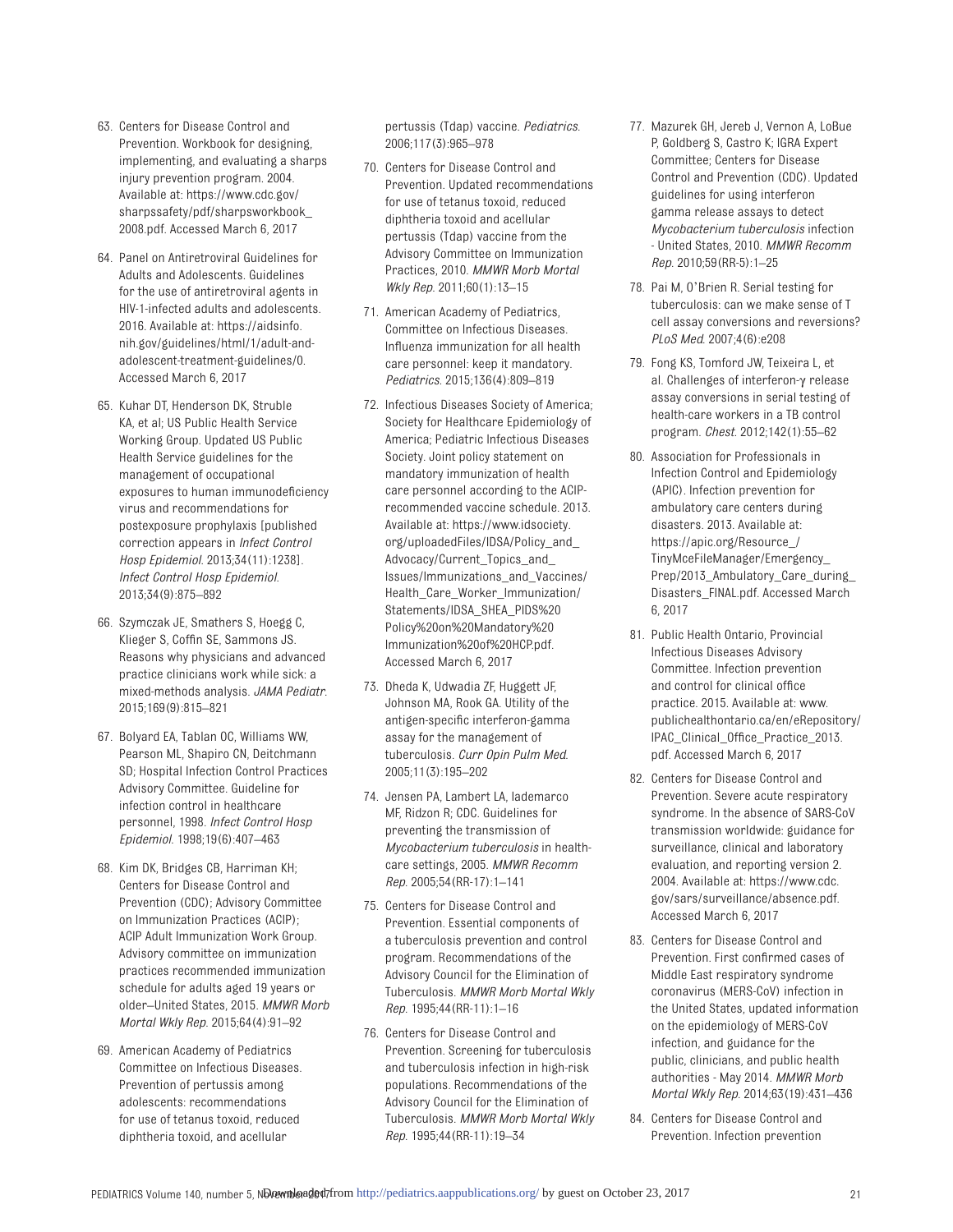and control recommendations for hospitalized patients under investigation (PUIs) for Ebola virus disease (EVD) in U.S. hospitals. Available at: www.cdc.gov/vhf/ebola/ healthcare-us/hospitals/infectioncontrol. html. Accessed March 6, 2017

- 85. Centers for Disease Control and Prevention. Outpatient settings policy options for improving infection prevention. Available at: www.cdc.gov/ hai/pdfs/prevent/0utpatient-Settings-Policy-Options.pdf. Accessed March 6, 2017
- 86. Berger J. All practitioners held to same standard of care: proper supervision of students, residents minimizes liability. *AAP News*. 1999. Available at: http:// www. aappublications. org/ content/ 15/ 4/ 17? sso= 1& sso\_ redirect\_count= 1& nfstatus= 401& nftoken=00000000-0000-0000-0000-000000000000& nfstatusdescription= ERROR%3 a+No+local+token
- 87. US Department of Health and Human Services. Health information privacy. Available at: https:// www. hhs. gov/ hipaa/index.html/. Accessed March 6, 2017
- 88. Guzman-Cottrill JA, Ravin KA, Bryant KA, Zerr DM, Kociolek L, Siegel JD; Society for Healthcare Epidemiology of America. Infection prevention and control in residential facilities for pediatric patients and their families. *Infect Control Hosp Epidemiol*. 2013;34(10):1003–1041
- 89. Pickering LK, Marano N, Bocchini JA, Angulo FJ; Committee on Infectious Diseases. Exposure to nontraditional pets at home and to animals in public settings: risks to children. *Pediatrics*. 2008;122(4):876–886
- 90. Murthy R, Bearman G, Brown S, et al. Animals in healthcare facilities: recommendations to minimize potential risks. *Infect Control Hosp Epidemiol*. 2015;36(5):495–516
- 91. Merriman E, Corwin P, Ikram R. Toys are a potential source of crossinfection in general practitioners' waiting rooms. *Br J Gen Pract*. 2002;52(475):138–140
- 92. Buttery JP, Alabaster SJ, Heine RG, et al. Multiresistant *Pseudomonas aeruginosa* outbreak in a pediatric

oncology ward related to bath toys. *Pediatr Infect Dis J*. 1998;17(6):509–513

- 93. Geyer SA. Guidelines for processing toys. *J Healthc Mater Manage*. 1986;4(3):52–53
- 94. Wendt C, Frei R, Widmer AF. Decontamination, disinfection and sterilization. In: Jorgensen JH, Pfaller MA, Carroll KC, et al, eds. *Manual of Clinical Microbiology*. 11th ed. Washington, DC: American Society of Microbiology; 2015:183–216
- 95. Rutala WA. APIC guideline for selection and use of disinfectants. 1994, 1995, and 1996 APIC Guidelines Committee. Association for Professionals in Infection Control and Epidemiology, Inc. *Am J Infect Control*. 1996;24(4):313–342
- 96. Rutala WA, Weber DJ; Healthcare Infection Control Practices Advisory Committee, Centers for Disease Control and Prevention. Guideline for disinfection and sterilization in healthcare facilities, 2008. Available at: https:// www. cdc. gov/ infectioncontrol/ pdf/guidelines/disinfection-guidelines. pdf. Accessed March 6, 2017
- 97. Tamma PD, Aucott SW, Milstone AM. Chlorhexidine use in the neonatal intensive care unit: results from a national survey. *Infect Control Hosp Epidemiol*. 2010;31(8):846–849
- 98. Milstone AM, Elward A, Song X, et al; Pediatric SCRUB Trial Study Group. Daily chlorhexidine bathing to reduce bacteraemia in critically ill children: a multicentre, clusterrandomised, crossover trial. *Lancet*. 2013;381(9872):1099–1106
- 99. Quach C, Milstone AM, Perpête C, Bonenfant M, Moore DL, Perreault T. Chlorhexidine bathing in a tertiary care neonatal intensive care unit: impact on central line-associated bloodstream infections. *Infect Control Hosp Epidemiol*. 2014;35(2):158–163
- 100. Panlilio AL, Beck-Sague CM, Siegel JD, et al. Infections and pseudoinfections due to povidoneiodine solution contaminated with *Pseudomonas cepacia. Clin Infect Dis*. 1992;14(5):1078–1083
- 101. US Environmental Protection Agency. List E: EPA's registered antimicrobial products effective against mycobacterium tuberculosis, human

HIV-1 and hepatitis B virus. Available at: https://www.epa.gov/pesticideregistration/list-e-epas-registeredantimicrobial-products-effectiveagainst-mycobacterium. Accessed March 6, 2017

- 102. Bearman G, Bryant K, Leekha S, et al. Healthcare personnel attire in nonoperating-room settings. *Infect Control Hosp Epidemiol*. 2014;35(2): 107–121
- 103. Bearman GM, Rosato A, Elam K, et al. A crossover trial of antimicrobial scrubs to reduce methicillin-resistant *Staphylococcus aureus* burden on healthcare worker apparel. *Infect Control Hosp Epidemiol*. 2012;33(3):268–275
- 104. Hardwick M, Walsh T, Cotton M. Fabric challenge assays: new standards for the evaluation of the performance of textiles treated with antimicrobial agents. 2013. Available at: http:// vestagen.com/wp-content/uploads/ 2014/12/Fabric-Challenge-Assaysnew-standards-for-the-evaluation-ofthe-performance-of-textiles-treatedwith-antimicrobial-agents\_PAPER.pdf. Accessed March 6, 2017
- 105. Facilities Guidelines Institute. *2014 FGI Guidelines for Design and Construction of Hospitals and Outpatient Facilities*. Chicago, IL: American Hospital Association; 2014
- 106. Wright IM, Orr H, Porter C. Stethoscope contamination in the neonatal intensive care unit. *J Hosp Infect*. 1995;29(1):65–68
- 107. Blydt-Hansen T, Subbarao K, Quennec P, McDonald J. Recovery of respiratory syncytial virus from stethoscopes by conventional viral culture and polymerase chain reaction. *Pediatr Infect Dis J*. 1999;18(2):164–165
- 108. Zaghi J, Zhou J, Graham DA, Potter-Bynoe G, Sandora TJ. Improving stethoscope disinfection at a children's hospital. *Infect Control Hosp Epidemiol*. 2013;34(11):1189–1193
- 109. Brady RR, Verran J, Damani NN, Gibb AP. Review of mobile communication devices as potential reservoirs of nosocomial pathogens. *J Hosp Infect*. 2009;71(4):295–300
- 110. Keene JH. Regulated medical waste. In: Abrutyn E, Goldmann DA,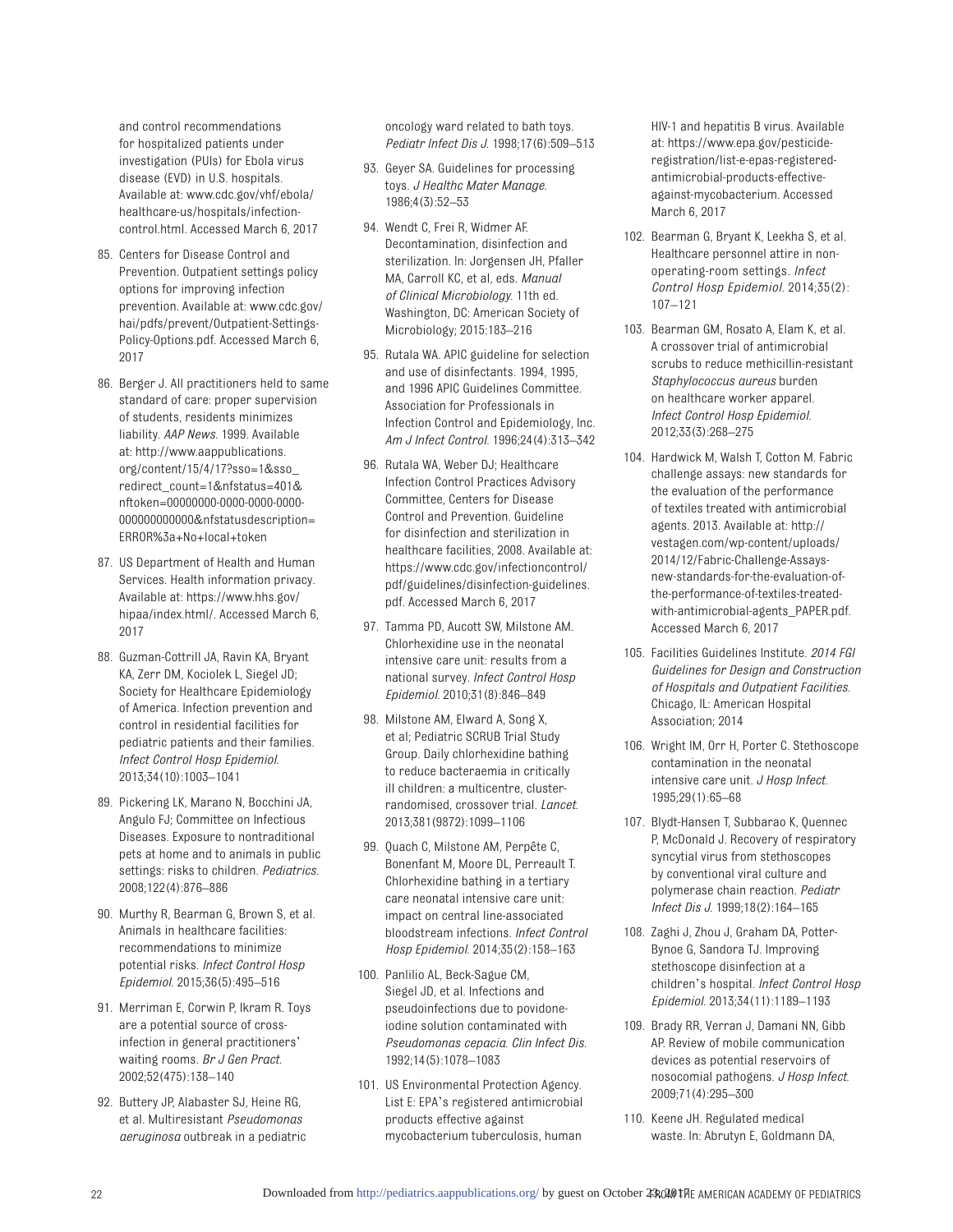Scheckler WE, eds. *Saunders Infection Control Reference Service*. 2nd ed. Philadelphia, PA: WB Saunders Co; 2001:859–882

- 111. Dowell SF, Marcy SM, Phillips WR, Gerber MA, Schwartz B. Principles of judicious use of antimicrobial agents for pediatric upper respiratory tract infections. *Pediatrics*. 1998;101(suppl 1):163–165
- 112. Dowell SF, Marcy SM, Phillips WR, Gerber MA, Schwartz B. Otitis media—principles of judicious use of antimicrobial agents. *Pediatrics*. 1998;101(suppl 1):165–171
- 113. Schwartz B, Marcy SM, Phillips WR, Gerber MA, Dowell SF. Pharyngitis principles of judicious use of antimicrobial agents. *Pediatrics*. 1998;101(suppl 1):171–174
- 114. Wald ER, Applegate KE, Bordley C, et al; American Academy of Pediatrics. Clinical practice guideline for the diagnosis and management of acute bacterial sinusitis in children aged 1 to 18 years. *Pediatrics*. 2013;132(1).

Available at: www.pediatrics.org/cgi/ content/full/132/1/e262

- 115. O'Brien KL, Dowell SF, Schwartz B, Marcy SM, Phillips WR, Gerber MA. Cough illness/bronchitis—principles of judicious use of antimicrobial agents. *Pediatrics*. 1998;101(suppl 1):178–181
- 116. Rosenstein N, Phillips WR, Gerber MA, Marcy SM, Schwartz B, Dowell SF. The common cold—principles of judicious use of antimicrobial agents. *Pediatrics*. 1998;101(suppl 1):181–184
- 117. Lieberthal AS, Carroll AE, Chonmaitree T, et al. The diagnosis and management of acute otitis media [published correction appears in *Pediatrics*. 2014;133(2):346]. *Pediatrics*. 2013;131(3). Available at: http:// pediatrics. aappublications. org/ content/131/3/e964
- 118. Hersh AL, Jackson MA, Hicks LA; American Academy of Pediatrics Committee on Infectious Diseases. Principles of judicious antibiotic prescribing for upper respiratory tract

infections in pediatrics. *Pediatrics*. 2013;132(6):1146–1154

- 119. Centers for Disease Control and Prevention (CDC). Interim guidelines for prevention and control of Staphylococcal infection associated with reduced susceptibility to vancomycin. *MMWR Morb Mortal Wkly Rep*. 1997;46(27):626–628, 635
- 120. Hospital Infection Control Practices Advisory Committee (HICPAC). Recommendations for preventing the spread of vancomycin resistance [published correction appears in *Infect Control Hosp Epidemiol*. 1995;16(9):498]. *Infect Control Hosp Epidemiol*. 1995;16(2):105–113
- 121. Siegal JD, Rhinehart E, Jackson M, Chiarello L, Centers for Disease Control and Prevention, The Healthcare Infection Control Practices Advisory Committee. Management of multidrugresistant organisms in healthcare settings, 2006. Available at: https:// www.cdc.gov/infectioncontrol/pdf/ guidelines/mdro-guidelines.pdf. Accessed March 6, 2017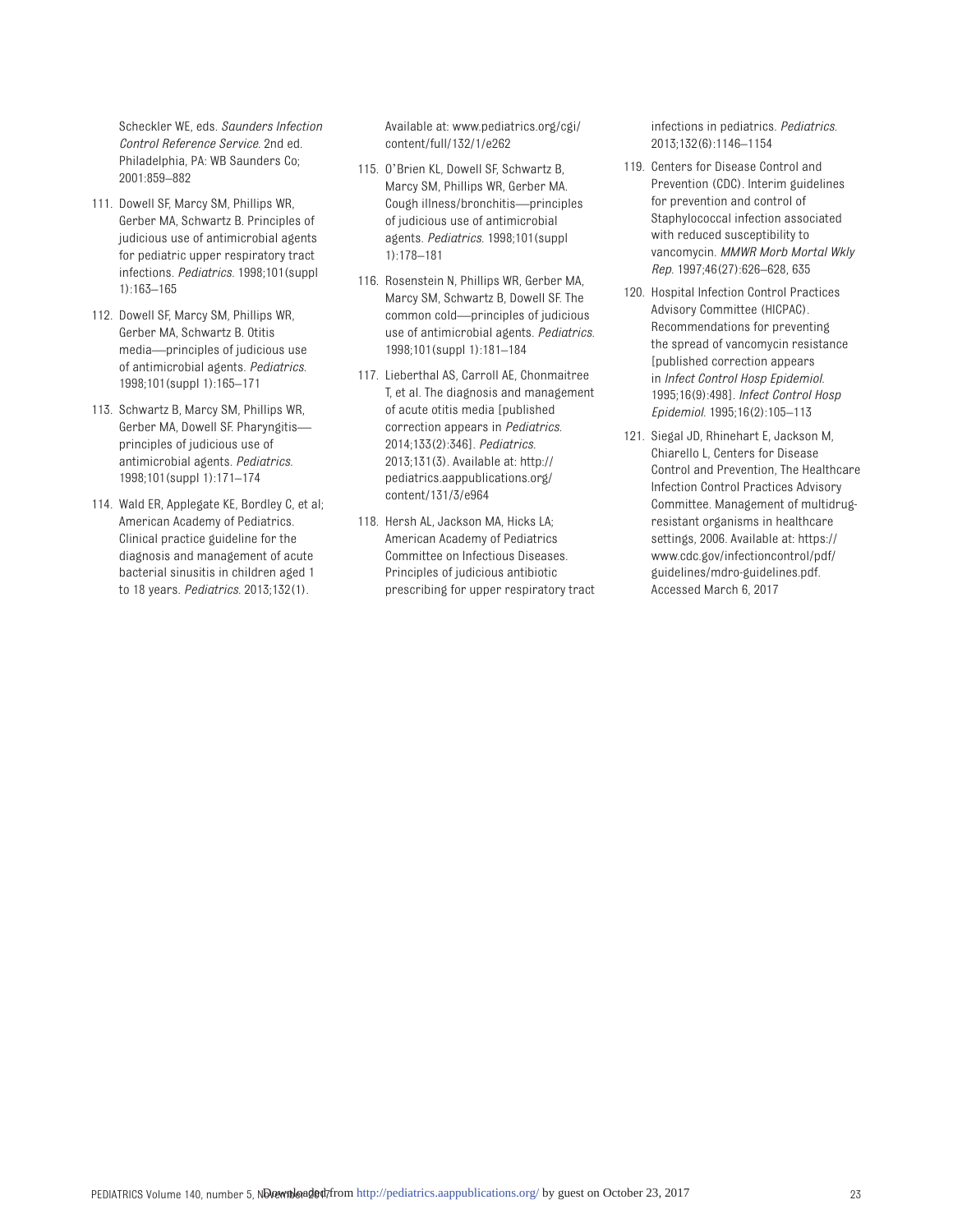# *Pediatrics* originally published online October 23, 2017; DISEASES Mobeen H. Rathore, Mary Anne Jackson and COMMITTEE ON INFECTIOUS **Infection Prevention and Control in Pediatric Ambulatory Settings**

| <b>Updated Information &amp;</b><br><b>Services</b> | including high resolution figures, can be found at:<br>http://pediatrics.aappublications.org/content/early/2017/10/19/peds.2<br>017-2857                                                                               |
|-----------------------------------------------------|------------------------------------------------------------------------------------------------------------------------------------------------------------------------------------------------------------------------|
| <b>References</b>                                   | This article cites 80 articles, 15 of which you can access for free at:<br>http://pediatrics.aappublications.org/content/early/2017/10/19/peds.2<br>017-2857.full#ref-list-1                                           |
| <b>Subspecialty Collections</b>                     | This article, along with others on similar topics, appears in the<br>following collection(s):<br><b>Infectious Disease</b><br>http://classic.pediatrics.aappublications.org/cgi/collection/infectious_<br>diseases sub |
| Permissions & Licensing                             | Information about reproducing this article in parts (figures, tables) or<br>in its entirety can be found online at:<br>https://shop.aap.org/licensing-permissions/                                                     |
| <b>Reprints</b>                                     | Information about ordering reprints can be found online:<br>http://classic.pediatrics.aappublications.org/content/reprints                                                                                             |

. 60007. Copyright © 2017 by the American Academy of Pediatrics. All rights reserved. Print ISSN: American Academy of Pediatrics, 141 Northwest Point Boulevard, Elk Grove Village, Illinois, has been published continuously since . Pediatrics is owned, published, and trademarked by the Pediatrics is the official journal of the American Academy of Pediatrics. A monthly publication, it